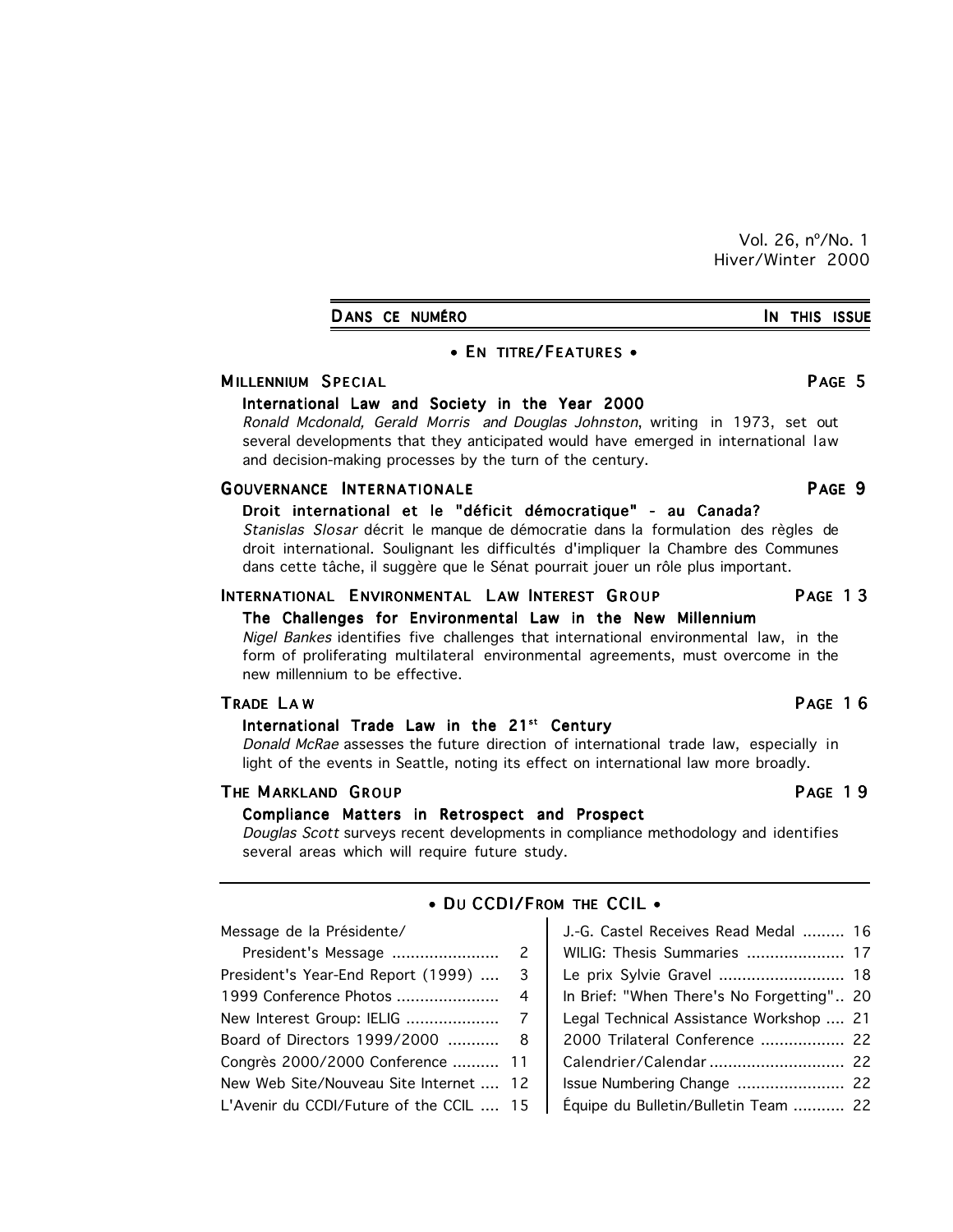# **Message de la Présidente President's Message**

Il s'agit de la première occasion qui se présente à moi pour m'adresser à ceux d'entre vous qui n'ont pas pu assister au Congrès annuel du CCDI 1999, et l'occasion de faire part de quelques activités récentes du CCDI au grand nombre d'entre vous qui était présent au Congrès.

Avant de faire cela cependant, je voudrais, au nom de tous les membres du CCDI, remercier notre présidente de 1998-1999, Sharon Williams pour sa vision et sa conduite du CCIL pendant une période de transition critique. Elle a apporté non seulement la rigueur académique (que l'on pourrait prévoir!) mais aussi un modèle de conduite collégial et motivationnel au comité exécutif qui a eu comme conséquence un engagement et des résultats exceptionnels. Vous verrez certains de ces résultats reflétés dans cette édition du *Bulletin*.

Le Congrès annuel de 1999, avec son thème « De la souveraineté territoriale à la sécurité humaine », était un de nos congrès le plus réussi, avec 200 participants à travers le Canada et outremer. Les discours de notre orateur principal, Dr. David Malone, président de « International Peace Academy » et de notre orateur de banquet, Hans Corell, Secrétaire général adjoint aux affaires juridiques des Nations unies, ont contenu non seulement l'analyse profonde mais également un défi moral pour tous les avocats internationaux et étudiants du droit international. Les deux discours seront reproduits dans nos travaux du Congrès annuel 1999 et, je pense, justifiera la relecture de façon régulière. Tout le crédit pour le succès du Congrès revient au comité organisateur, soit Johanne Levasseur et Darryl Robinson.

Avec cette édition du *Bulletin* vous verrez les premiers fruits du travail stratégique effectué par le comité sur l'avenir du CCDI. Donald Fleming, Valerie Hughes, Donald McRae et Pam Arnott ont énormément réfléchi, ils ont consulté de part et d'autre, et plus important encore ils ont produit un document véritablement utile pour la discussion, la décision et l'action.

Pour complémenter cette approche stratégique, vous trouverez également une version du questionnaire qui a été développé pour le Congrès annuel de 1999, recherchant les idées de nos membres sur une variété d'activités actuelles du CCDI. Bien qu'un certain nombre de questionnaires aient été remplis à la conférence, nous n'avons pas de nombres suffisants pour être 'statistiquement significatif'. Remplir ce formulaire et nous le renvoyer est une voie très directe pour que vous encouragiez plus d'activités que vous pensez être importantes.

This is my first opportunity to speak to those of you who did not have the opportunity to attend the 1999 CCIL Annual Conference, and a chance to update the many of you who did, on some recent CCIL activities.

Before doing that however I would like, on behalf of all members of the CCIL, to thank our 1998-1999 President, Sharon Williams for her vision and her leadership of the CCIL during a critical transition period. She brought not only academic rigour (as one might expect!) but also a collegial and motivational leadership style to the Executive Committee table which resulted in exceptional commitment and results. You will see some of those results reflected in this issue of the *Bulletin*.

The 1999 Annual Conference "From Territorial Sovereignty to Human Security" was one of our most successful ever, with 200 participants from across Canada and overseas. The addresses of both our keynote speaker, Dr. David Malone, President of the International Peace Academy and our banquet speaker, Hans Corell, Under Secretary-General for Legal Affairs of the United Nations, contained not only penetrating analysis but also moral challenge to all international lawyers and students of international law. Both addresses will be reproduced in our 1999 Annual Proceedings, and I think, will warrant re-reading on a regular basis. All credit for the success of the Conference lies with the conference organizing committee, consisting of Johanne Levasseur and Darryl Robinson.

Included with this issue of the *Bulletin* you will see the first fruits of the strategic work done by the committee looking at the future of the CCIL. Donald Fleming, Valerie Hughes, Donald McRae and Pam Arnott have thought deeply, consulted widely, and most importantly produced a truly useful document for discussion, decision and action.

To complement this strategic approach, you will also find a version of the questionnaire that was developed for the 1999 Annual Conference, seeking the input of you – our members – on a variety of current CCIL activities. Although a number of questionnaires were completed at the conference, we do not yet have sufficient numbers to be 'statistically significant'. Completing this form and returning it to us is a very direct way for you to encourage more of the kind of activities that you think are important.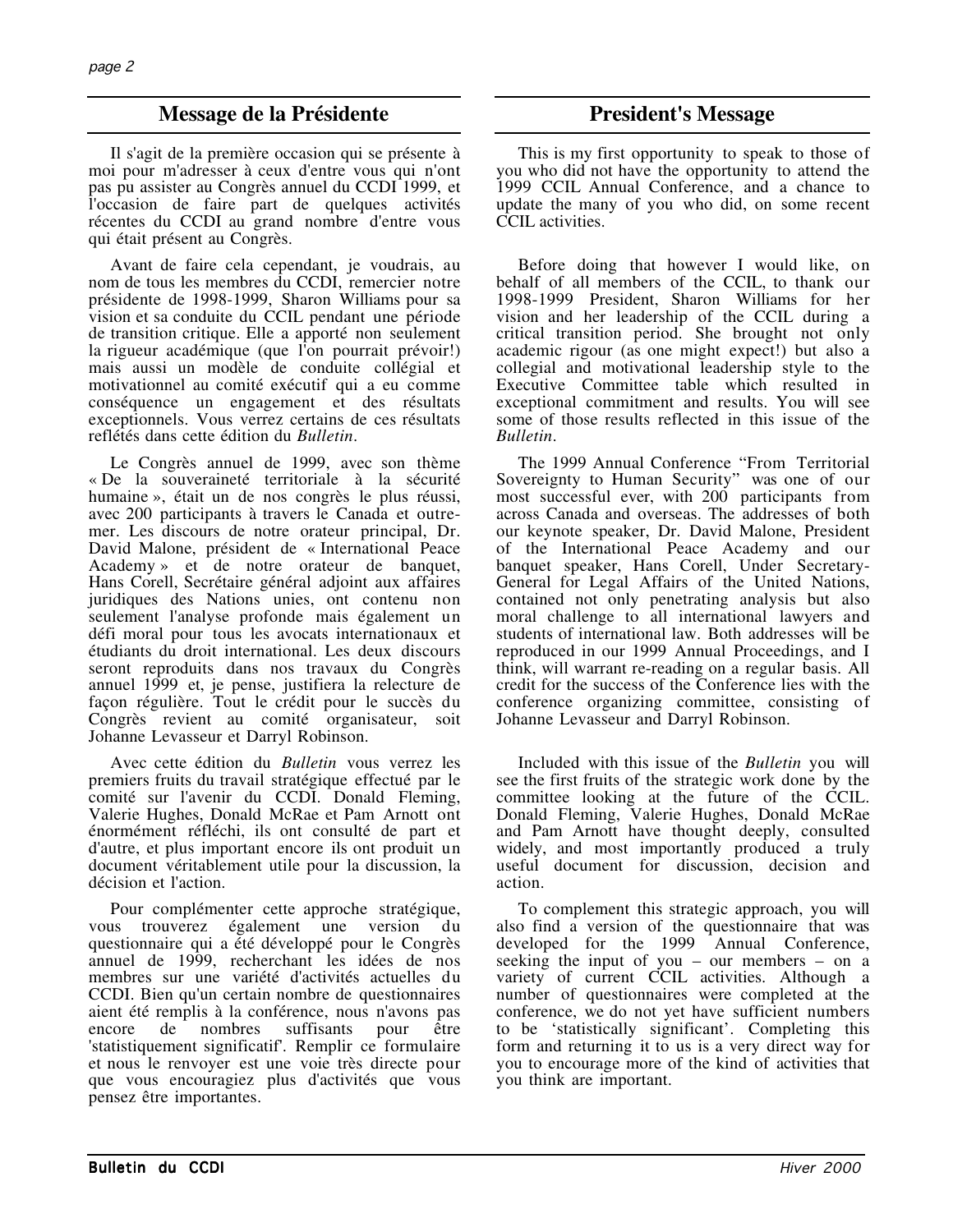Finalement, un « service des membres » qui a été proposé par un certain nombre de personnes un bon nombre de fois est le développement d'un bottin des membres du CCDI. Vous découvrirez ce que vous pouvez faire pour aider à faire de ceci une réalité dans une feuille inclue à ce numéro du *Bulletin*.

Pour finir, je voudrais vous dire à quel point je suis honorée d'avoir l'occasion d'être présidente d'une organisation qui a apporté une telle contribution significative et continue au développement et au respect du droit international, au Canada et internationalement. Je vous remercie de la confiance que vous avez placée en moi, et j'attends avec trépidation et beaucoup d'enthousiasme les deux années à venir.

Finally, one "member service" which has been proposed by a number of different people on a number of different occasions is the development of a CCIL Membership Directory. You will find out what you can do to help make this a reality in an insert also included with this issue of the *Bulletin*.

In closing, I would like to tell you how honoured I am to have the opportunity to serve as President of an organization which has made such a significant and continuing contribution to the development of and respect for international law, in Canada and internationally. I thank you for the trust you have placed in me, and look forward to the next two years with some trepidation and a great deal of enthusiasm.

## **Kim Carter Présidente / President**

# **President's Year-End Report, October 1999**

The 1999 Annual Conference was a great success. Participants were impressed with the high calibre of speakers and panellists, as well as the quality of their presentations. The 1999 John E. Read Medal was awarded at the Conference banquet by Dean Peter W. Hogg of Osgoode Hall Law School to Professor Jean-Gabriel Castel, O.C., O.O., Q.C., for his contribution to international law scholarship. Special thanks are owed to Johanne Levasseur for her enthusiasm, energy and time devoted to the preparation for, and smooth running of, the Conference. I would also like to thank the other members of the Executive Committee, our Administrative Officer, Sonya Nigam, and our student volunteers who worked so hard to make the event such a success. As well, many thanks are due to our sponsors. Without their generous support, the Conference would not have been possible. They are the Department of Foreign Affairs and International Trade (John Holmes Fund), the Social Sciences and Humanities Research Council of Canada, Thomas and Davis (Vancouver) and Macleod Dixon (Calgary) and the Nathanson Centre for the Study of Organized Crime and Corruption at Osgoode Hall Law School, York University.

Regarding the administration of the CCIL office, we had experienced some difficulties in early March following the departure of Nicole Boilard. After three months a search committee under the direction of Ted Lee found Sonya Nigam and she was hired in June. We were and are very pleased that she accepted the position. The three month hiatus that the CCIL faced would have been difficult at any point, but the period from March to June is a critical time in all aspects of the planning and organization of the Conference. The Executive Committee bridged the gap by dealing with the office administration and logistics of the Conference. Once Sonya came on board she quickly came to grips with the many challenges presented and we look forward to working with her in the years to come.

On the publications front, Kluwer published in time for the Conference the *Selected Papers in International Law/ Textes choisis en droit international*. This collection of papers presents an overview of some of the international legal issues considered by the Council at its annual conferences during its first twenty-five years. I extend thanks on behalf of the CCIL to the many members who were involved, but especially to Yves Le Bouthillier. Kluwer is now also our publisher for the proceedings of the annual conferences. The 1998 Annual Conference Proceedings is an impressive volume, beautifully presented. John McManus did a great job in co-ordinating this new venture with Kluwer.

In the three issues of the *Bulletin* that have been published since the 1998 Annual General Meeting, we have increased our efforts to broaden the number of themes covered and expand contacts with other organizations. Plans to establish a presence for the *Bulletin* on the CCIL web site are well under way. Our editor, Robert McDougall is to be congratulated.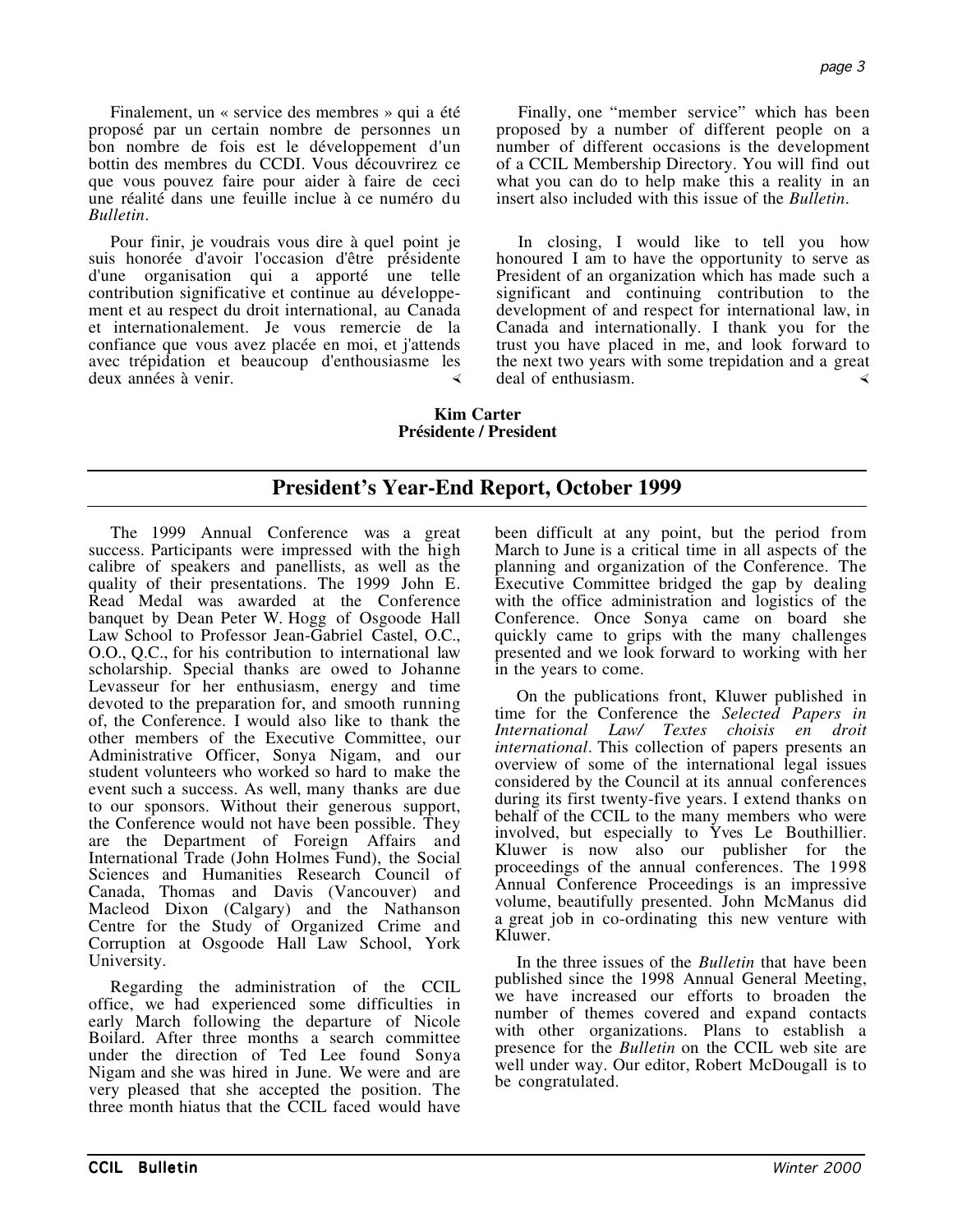Our then Treasurer and now new President, Kim Carter, dealt with the financial report at the 1999 Annual general meeting. While the CCIL remains solvent, funding continues to remain an important issue. A copy of the auditor's Financial Report is available through the office.

We have also established this year a new international environmental law interest group due to the work of Executive member Silvia Maciunas.<br>The Speakers' programme, under the counder the coordination of Bruce Stockfish, held two events at the Chelsea Club in Ottawa. The International Law Association has approached the CCIL to explore the possibility of more co-operation, especially in this area.

Plans are progressing for a trilateral conference of Japanese, American and Canadian scholars to be held in Ottawa for two days immediately preceding the 2000 conference.

In conclusion, I have enjoyed immensely this past year as President. As you know I have stepped  $d$ <sub>d</sub> own after one year as  $\dot{I}$  am currently living in Sweden. I have appreciated the opportunity to work with everyone on the Executive Committee. I want to thank Immediate Past President John McManus for his encouragement, guidance and support. As well I wish to thank John Currie our Secretary, Kim Carter our Treasurer and new President, as well as all other members of the Executive Committee.  $\triangleleft$ 

**Sharon Williams Présidente sortante / Immediate Past-President**

# **1999 Conference Photos Photos du Congrès 1999**



CCIL President (1998-1999) **Sharon Williams** with guest speaker **Hans Corell**, Under Secretary-General for Legal Affairs of the United Nations, and Banquet bagpiper, just prior to the 1999 CCIL Banquet.

Osgoode Hall Law School Dean **Peter W. Hogg**, presenting **Jean-Gabriel Castel** with the John Read Medal at the 1999 CCIL Banquet.

\*More pictures from the 1999 Conference and Banquet are available on the Conference section of the CCIL website (see page 12). \*Plus de photos du 1999 Congrès et Banquet sont disponibles dans la section du Congrès du site Internet du CCDI (voir page 12).

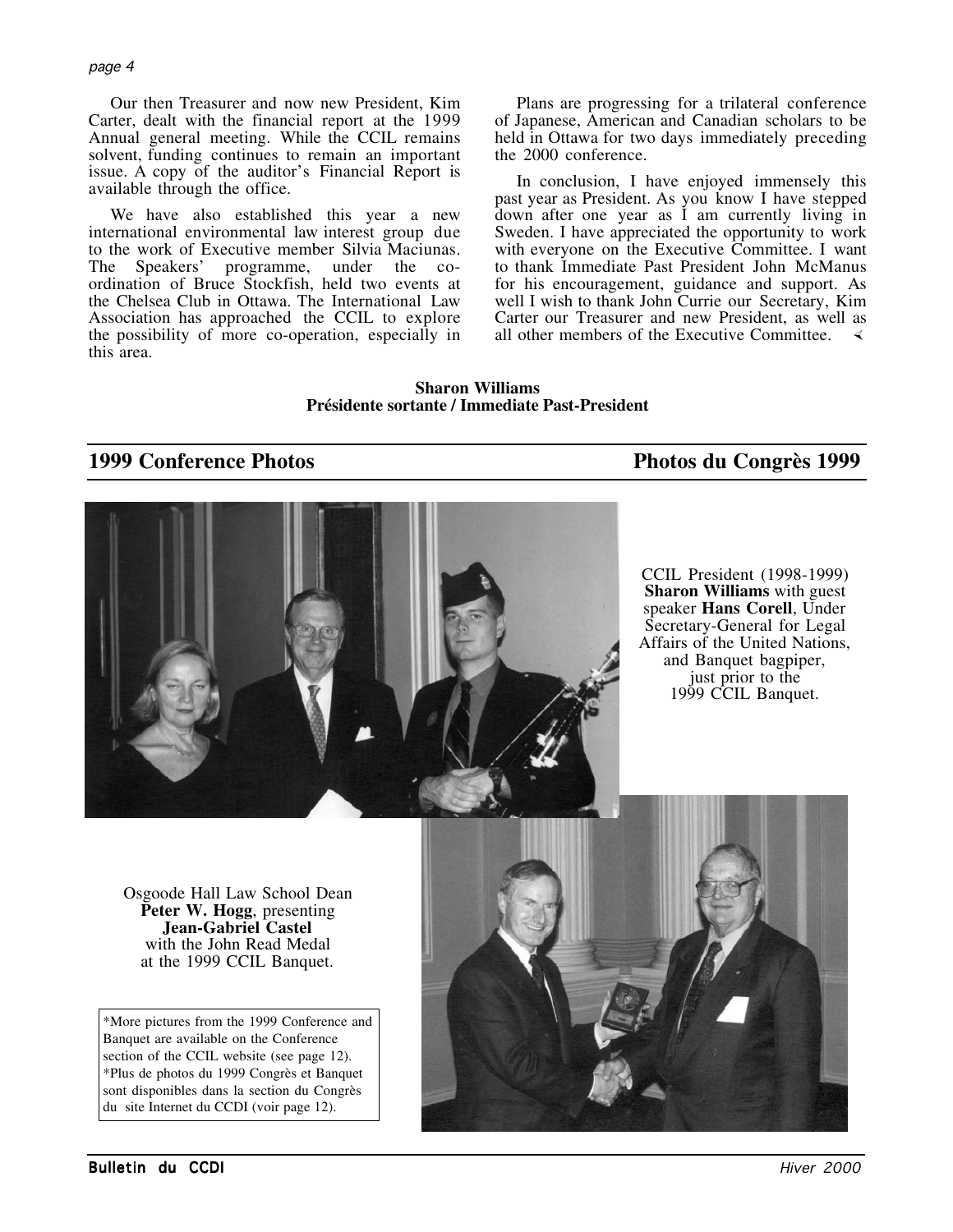# **International Law and Society in the Year 2000**

*Editor's note: For this issue of the* Bulletin*, the first of the new millennium, we have asked several scholars to identify some of the issues that one can expect to see at the forefront of developments in international law in the 21st century. Twenty-seven years ago, three Canadian scholars responded to a similar question, providing a comprehensive, often prescient account of the state of international law and organization anticipated at the turn of the century. As we have now arrived at their chosen symbolic date, excerpts of their original article, written in 1973, are reproduced below.*

## **By R. St. J. Macdonald Gerald L. Morris Douglas M. Johnston\***

## *I. Introduction*

The difficulties of anticipating the future of international law and society are overwhelming. The potential range of international law is so great that, in an essay of this length, we can attempt little more than to suggest some of the basic changes likely to occur in the international decision-making and law-making processes…. It will be obvious to the reader that we are interpreting the year 2000 as a symbolic date and not a precise point in historic time….

## *II. New Participants in the Policy-Making Process*

The year 2000 will see extraordinary variety in form and substance among the participants in the international policy-making process. Decentralized states, centralized states, blocs of states, mini-states, shell states, international organizations, land-based cities, off-shore cities, international recreation and conservation zones, and various associations of individuals and groups of individuals will be familiar actors in a system that will be characterized by the complexity and diversity of its sub-systems. Technology will be ready to create new communities in underwater and lunar resettlement centres, whose interests will have to be represented in still another form. There will be an extensive network of overlapping jurisdictions, each of which will be recognized as vested with prescriptive or contractual rights of its own. The heterogeneity of the participants will bring about a fundamental incoherence in the present system. The conceptual framework of international law and organization will be radically re-designed to take account of the new structural features and a vastly more complex network of individual and group relations.

We predict that the nation-state will persist as an important actor in the international policy-making process. It will be affected, however, by trends and institutions that have already changed the substance, if not the form, of sovereignty. In the pluralistic, open societies of the West, the decisionmaking functions and control structures of national governments will no longer be recognized as operative over all major institutions within the state. The claim of governments to exclusive authority over the conduct of foreign affairs will be rejected by sub-states of federal unions, multinational corporations, professional organizations, castes and other minority groups, cultural, academic, and religious associations, individuals and groups of individuals, all of which will be actively engaged in transnational activities of relevance to their particular spheres of concern. The nation - what is left of it - will speak with many voices….

In our view the increased erosion of state authority, the rise of diverse new actors, and the proliferation of inter-connected principles, regulations and procedures will mean that the inter-state system will be inadequate to the dynamics of the tasks at hand. We foresee a world so diversified as regards actors and activities as to make it unreasonable to expect the emergence of a single, universal, all-purpose, ordering system. We believe that there will emerge a variety of ordering systems, some more specialized than others, each with its own built-in techniques for correcting disturbances, ironing out deviations, and keeping the system operationally normal. The speciality of these systems will make the task of co-ordination exceedingly difficult.

## *III. Technocracy and the Rise of Inter-Populism*

By the year 2000 there will have come into existence, at various levels of international organization, a bewildering array of intergovernmental agencies. In highly specialized areas of concern, these agencies will be devoted chiefly to the developmental and related problems of members states and associations. What one foresees is a vast complex of interlocking bureaucracies, each striving for super-efficiency not so much in terms of larger budget allocations as in terms of easier access to the most sophisticated computers in regional and global data centres. By virtue of their

 $\overline{a}$ 

When this article was written, Ronald Macdonald Q.C. was Dean of the Faculty of Law at Dalhousie University, Gerald Morris was at the Faculty of Law at the University of Toronto, and Douglas Johnston was at the Department of Political Economy at the University of Toronto and Visiting Professor at the Faculty of Law at Dalhousie University. The article was published in the *Canadian Bar Review* (1973) LI, 316.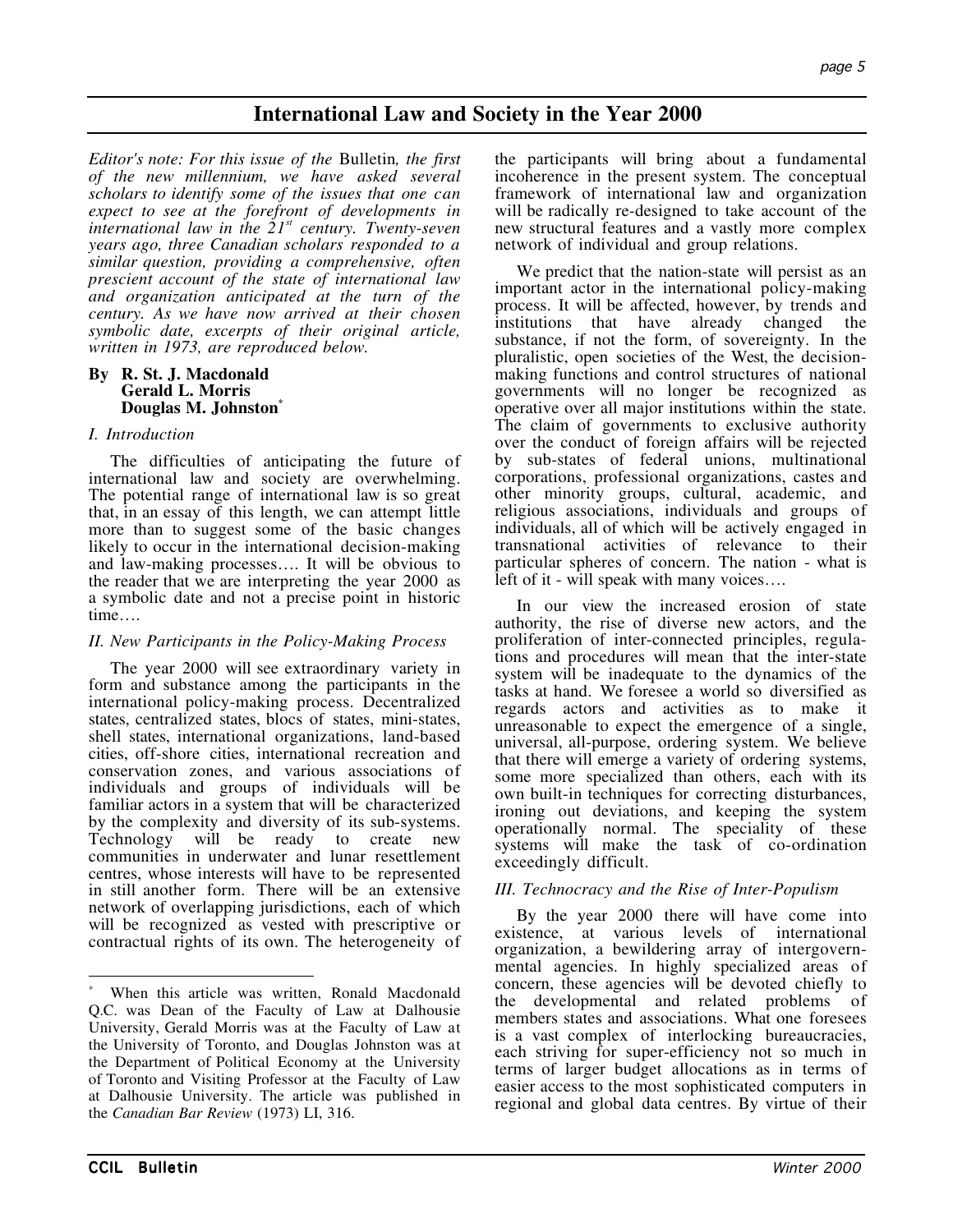technical mastery of research procedures and data retrieval techniques, technocratic super-elites will have acquired control over the process of implementing decisions taken in the name of each agency and considerable influence on the process of identifying problems….

By the year 2000 these international technocratic super-elites serving intergovernmental agencies will find themselves locked in a contest with similar elites serving other interests: transnational entrepreneurial elites…; and national bureaucratic elites serving the governments of the super states (America, Russia, Japan and China) and the central government of the European Community….

The erosion of state authority by the year 2000 will, then, have been accompanied by spectacular gains in the size, technical sophistication and power of intergovernmental agencies, assisted by the contributions of specialized types of international specialized types of lawyers. But this trend towards intergovernmental control will also have been accompanied by a countertrend towards inter-popular authority. The rise of inter-populism in transnational relations will have been evidenced first in developed countries

by the gradual evolution of a new coalition of antistatist, anti-bureaucratic, anti-technological, environmental and minority groups. These groups will receive the support of anti-capitalistic and antiimperialist groups in developing countries….

By the twenty-first century a universal "People's Assembly" will be meeting on an annual basis. It will be composed of "People's Delegates" from most areas of the world. There will be general agreement in these areas that each individual "citizen" is entitled to dual representation at the level of global authority: first, direct representation in the "People's Assembly", which will concentrate on the formulation of general policy guidelines for the world community; and, second, indirect representation by affiliation with a nation state in a system of intergovernmental organizations, which will continue to possess authoritative control over resources subject to the consent of member states. Most national governments will have accepted, with varying degrees of reluctance, that the People's Assembly is a permanent feature of transnational society, that it has a degree of legitimacy which transcends that of inter-state organizations, and that the world community is better served by a policy of co-operation between the United Nations and the People's Assembly.…

*IV. Roles and Tactics in Transnational Society: Population and Living Space*

The manner in which the complex world ordering system of the next century will function may be best illustrated by examining a crucial issue which seems likely to develop rapidly over the next few decades… Signs already exist which indicate that, as the year 2000 approaches, a radical, novel claim to living space will become a major source of stress between traditional concepts of the sovereign<br>nation-state and the growing concept of nation-state and the growing concept of transnationalism within the "global village" of the world community. Unlike past claims to *Lebensraum*, the new principle will not involve overt domination of the entire area in question by

> one expansionist national power but will be promulgated in terms of a newlyrecognized, inherent human right: the right to roughly equal living space *per capita….*

The logic of the right to equal living space follows from existing general acceptance (in theory, if not always in practice) that discrimination based on race or place of origin is unacceptable, that individuals everywhere should be entitled to comparable economic and social opportunities; and, more recently, that everyone can reasonably expect to live his life in an adequate environment. Increasingly, the majority of states (primarily, those of the developing world) see resistance to effective equality - whether of economic opportunity, direct

access to resources or living space - as essentially racist and elitist in origin, involving a neoimperialist conspiracy to ensure the continuation of shocking economic disparity between the rich and the poor nations….

The advanced nations to which large scale migration would flow will make repeated efforts to elaborate legal formulae and regulatory schemes that will give the appearance of liberal, nondiscriminatory immigration practices, while in reality protecting narrow national interests… It seems obvious that these stratagems will be transparent and unacceptable… The Canadian philosophy will increasingly be recognized as an elitist, restrictive outlook that does positive harm to developing nations by stripping them of their scarce resources of trained professionals, skilled technicians, and experienced administrators, while leaving the great mass of unqualified applicants to the continuing concern of their native countries.…

The target states, of which group Canada would be a leading member, will attempt to deal with the threat in the classic unilateral fashion of the sovereign national state. They will try, in any event,

**"By the year 2000 there will have come into existence, at various levels of international organization, a bewildering array of intergovernmental agencies"**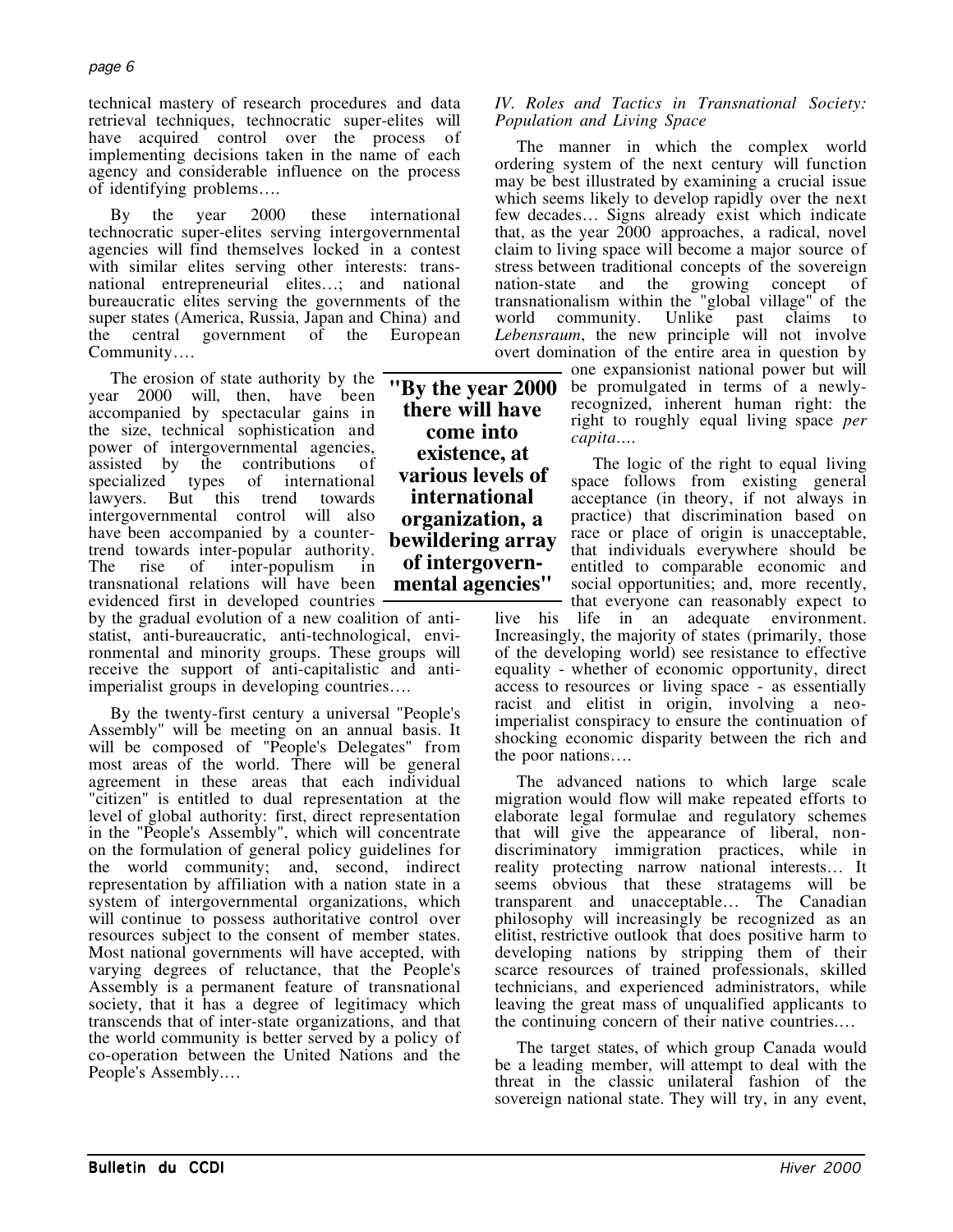to treat it as an inter-state matter, in so far as they are prepared to concede that any aspect legitimately goes beyond simple domestic jurisdiction. … Unfortunately for their purpose, the national state technocrats will … find themselves on a subsidiary battleground while the main action is fought elsewhere…

## *V. Impact on Legal Theory and Practice Beyond The Year 2000*

The replacement of the traditional sovereign state system by a global order of parallel, oftencompeting systems in which a variety of international actors play their roles will necessitate major changes in<br>international legal theory and international legal theory procedures. Basic questions are raised respecting the concepts of sovereignty and territorial jurisdiction when the world community is no longer controlled by an exclusive club of nation states and when the horizontal<br>flow of transnational activity flow of transnational activity (including migration) challenges the meaning of national boundaries….

It appears probable that concepts based on separate systems of international law and municipal law must law yield to a realization that law is more akin to a continuum, as internal regulation of society is increasingly brought into conjunction and conformity with global regulatory-administrative regimes…. These changes will have vast implications for the training of future lawyers, be they labelled "domestic" or "international" they labelled practitioners….

**"[A]s the year 2000 approaches, a radical, novel claim to living space will become a major source of stress between traditional concepts of the sovereign nationstate and the growing concept of transnationalism"**

… [B]y the year 2000 the "radical" international lawyers will be questioning the usefulness of maintaining the systemic distinction between "international law" and "municipal law". Under the impact of an expanding sense of public interest, government responsibility, and social regulation, agencies will have mushroomed in a pattern of relationships that make it increasingly difficult to regard their activities as confined within separate jurisdictional compartments.…

> "Traditionalist" international lawyers will be engaged in philosophical controversy with "radicals" over the state of the discipline.… [C]hange of the discipline's primary concepts will be seen as a necessary corollary of existing transformations taking place in the pattern of value demands from sectors of discontent in international society. It will be demanded of international law, as of economics in the 1960's and the 1970's, that it divest itself of its empty abstractions, and polemical debates will be waged over the relative utility of statist fictions.

Yet optimists will be on hand, as always, to argue that all disciplines have emerged from parametric stress in greater strength and vitality. Despite the world-wide passions and disorders of the previous decades, there will be a continuing persistent hope that the processes of international law will provide a rational and humane response to the ordeals of the human condition.

The inaugural meeting of the *International Environmental Law Interest Group*, a dinner meeting which took place in Ottawa during the Annual Conference of the CCIL, was attended by about fifteen persons interested in this field of international law. The interest group adopted a flexible structure to organize its activities for the upcoming year. Silvia Maciunas, currently in private practice, and Anne Daniel, of the Department of Justice, agreed to act as co-chairs. Denis Langlois of the Department of Foreign Affairs and International Trade will set up and be in charge of the e-mail communication. Others have indicated their interest in helping on special activities or events.

Among the projects adopted for the group are the creation of a Directory of persons in the field of international environmental law and the

# **New Interest Group: International Environmental Law (IELIG)**

establishment of an e-mail link between members of the group to share news and views. There was considerable support for scheduling a special session for the next CCIL Annual Conference, or immediately preceding or following it, at which group members could meet and discuss timely or topical issues. The interest group will be responsible for the organization of a panel dealing with an environmental theme for the next annual conference of the CCIL. Several possible themes were discussed, including water issues and trade and the environment.

I invite all interested CCIL members to join our company in this coming year. Assistance with any project and ideas for panel topics are welcome. Should you wish to be included in the Directory, please contact Silvia Maciunas at (613) 841-3635 or e-mail <smaciunas@comnet.ca>.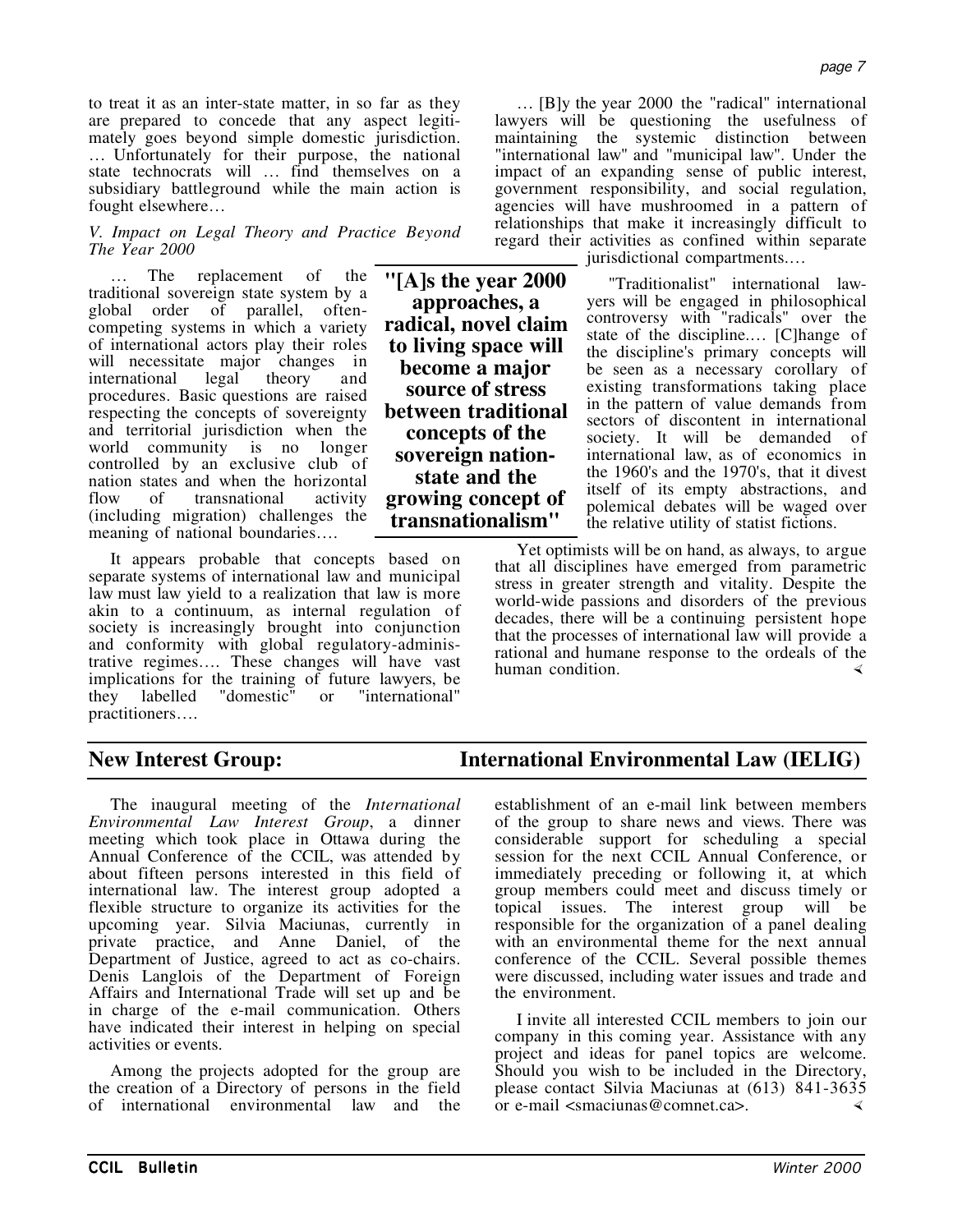| <b>Executive Committee Members / Membres du Comité Exécutif</b>             |                         |                                                                            |                         |  |  |  |  |
|-----------------------------------------------------------------------------|-------------------------|----------------------------------------------------------------------------|-------------------------|--|--|--|--|
| <b>Officers / Officiers</b>                                                 |                         |                                                                            |                         |  |  |  |  |
| President/Présidente                                                        |                         | <b>Kim CARTER</b><br>National Defence (DJAG/LIT)                           | (2001)                  |  |  |  |  |
| Vice President/Vice-présidente<br>(Conference/Congrès)                      |                         | Johanne LEVASSEUR<br>Department of Justice                                 | (2001)                  |  |  |  |  |
| Vice President/Vice-président<br>(Publications)                             |                         | <b>Yves LE BOUTHILLIER</b><br>La Francophonie                              | (2000)                  |  |  |  |  |
| Vice President/Vice-présidente<br>(Membership/Adhésion)                     |                         | Maureen IRISH<br>Faculty of Law, University of Windsor                     | (2000)                  |  |  |  |  |
| Treasurer/Trésorier                                                         |                         | <b>Clifford SOSNOW</b><br>(2000)<br>Lang Michener                          |                         |  |  |  |  |
| Secretary/Secrétaire                                                        |                         | John H. CURRIE<br>(2001)<br>Faculté de droit, Université d'Ottawa          |                         |  |  |  |  |
| Members at Large / Membres sans fonction déterminée                         |                         |                                                                            |                         |  |  |  |  |
| Anna-Karine ASSELIN (2000)                                                  | H. Scott FAIRLEY (2000) |                                                                            | Valerie HUGHES (2001)   |  |  |  |  |
| Edward G. LEE, Q.C (2000)                                                   | Silvia MACIUNAS (2001)  |                                                                            | Robert MCDOUGALL (2001) |  |  |  |  |
| John MCMANUS (2000)                                                         | Vello MIJAL (2000)      |                                                                            | Darryl ROBINSON (2000)  |  |  |  |  |
| William SCHABAS (2000)                                                      | Bruce STOCKFISH (2000)  | Stephen TOOPE (2000)                                                       |                         |  |  |  |  |
| Ton ZUIJDWIJK (2000)                                                        |                         |                                                                            |                         |  |  |  |  |
| Honorary Solicitor/Avocat honoraire                                         |                         | Donald DOW                                                                 |                         |  |  |  |  |
|                                                                             |                         |                                                                            |                         |  |  |  |  |
| Ex Officio                                                                  |                         |                                                                            |                         |  |  |  |  |
| Immediate Past President/Présidente sortante                                |                         | Sharon A. WILLIAMS                                                         |                         |  |  |  |  |
| Legal Advisor, DFAIT/Conseiller juridique, MAECI                            |                         | Michael R. LEIR                                                            |                         |  |  |  |  |
| Senior ADM, Department of Justice                                           |                         | Marc JEWETT                                                                |                         |  |  |  |  |
| Société québécoise de droit international (présidente): Carol HILLING       |                         |                                                                            |                         |  |  |  |  |
|                                                                             |                         | Other Members of the Board / Autres membres du conseil                     |                         |  |  |  |  |
| Professor Maurice Arbour<br>Faculté de droit, Université de Laval           | (2001)                  | Professor Don Buckingham                                                   | (2001)                  |  |  |  |  |
| Professor Maurice Copithorne                                                | (2001)                  | Professor Donald J. Fleming<br>Faculty of Law, University of New Brunswick | (2001)                  |  |  |  |  |
| Mr. Johnathan T. Fried                                                      | (2000)                  | Mr. Ross Hornby                                                            | (2000)                  |  |  |  |  |
| ADM, Trade and Economic Policy, DFAIT                                       |                         | Senior General Counsel, Treasury Board                                     |                         |  |  |  |  |
| Professor Elaine Hughes                                                     | (2000)                  | Professor Hugh Kindred<br>(2001)                                           |                         |  |  |  |  |
| Faculty of Law, University of Alberta                                       |                         | University of Dalhousie                                                    |                         |  |  |  |  |
| Professor Karen Knop<br>Faculty of Law, University of Toronto               | (2001)                  | Mr. Ross Leckow<br>Legal Department, IMF                                   | (2000)                  |  |  |  |  |
| Denyse MacKenzie                                                            | (2001)                  | Professor Ted McDorman                                                     | (2000)                  |  |  |  |  |
| Trade Law Division, DFAIT                                                   |                         | Faculty of Law, University of Victoria                                     |                         |  |  |  |  |
| Professor Karin Mickelson<br>Faculty of Law, University of British Columbia | (2001)                  | Professor L. Venkata Raman<br>Faculty of Law, Queen's University           | (2000)                  |  |  |  |  |
| Dean Dawn Russell                                                           | (2000)                  | Professor Stanislas Slosar                                                 | (2000)                  |  |  |  |  |
| Faculty of Law, Dalhousie University                                        |                         | Faculté de droit, Université de Sherbrooke                                 |                         |  |  |  |  |
| <b>Honorary Life Members / Membres honoraires</b>                           |                         |                                                                            |                         |  |  |  |  |
| Charles B. BOURNE                                                           |                         | Ronald St. J. MACDONALD                                                    |                         |  |  |  |  |
| Donat PHARAND                                                               |                         | William C. GRAHAM                                                          | (Since 1998)            |  |  |  |  |

# **Board of Directors / Conseil d'Administration - 1999/2000**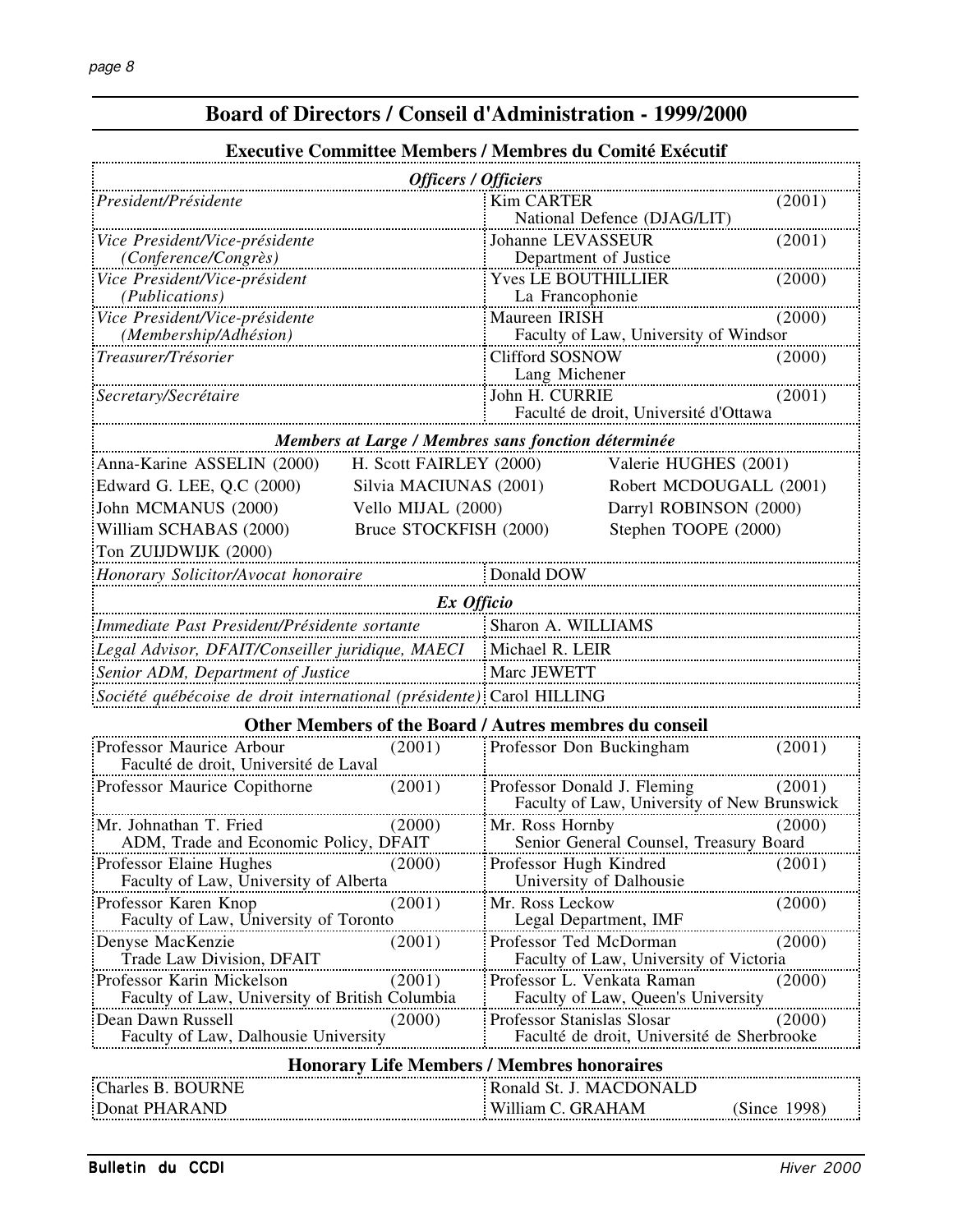# **Droit international et le "déficit démocratique" - au Canada?**

## **By Stanislas Slosar\***

Les manifestations sur la voie publique qui ont perturbé le déroulement de la récente Conférence ministérielle de l'Organisation mondiale du commerce (OMC) réunie à Seattle constituaient une version amplifiée des protestations dont avaient été témoin auparavant les négociations de l'Accord multilatéral sur les investissements, menées au sein de l'Organisation de coopération et de développement économique et les réunions des gouverneurs de la Banque mondiale. L'analyse des causes qui ont mobilisé à plusieurs reprises les coalitions hétéroclites d'opposants venus de plusieurs pays dépasse évidemment le cadre de cette note. Ces événements inspirent toutefois quelques réflexions ayant trait au droit quelques réflexions ayant trait au droit international.

Le droit international régissant les échanges de biens et de services, de même que l'assistance économique, a un impact sensible et direct - à en juger par les réactions du public - non seulement sur les États et les sociétés commerciales impliqués dans le commerce international, mais aussi sur l'existence quotidienne du "commun des mortels" dans un nombre considérables d'États. Qui ne connaît pas au moins un exemple des "ravages de la mondialisation", sous forme de chômage sectoriel ou de baisse des profits des entreprises locales, causés par la concurrence internationale facilitée par les règles du commerce extérieur? On parle toutefois moins souvent des bénéfices de la mondialisation sentis par de nombreuses personnes physiques et morales. Par ailleurs, si l'on songe aux effets des "programmes d'ajustement structurel" dont la réalisation constitue la condition de l'octroi aux États de l'assistance financière du Fonds monétaire international, il est permis de conclure que le droit international économique a désormais sur les populations elles-mêmes les incidences aussi directes que les traités en matière de la protection des droits fondamentaux et les règles du droit humanitaire.

Toutefois, à l'époque de l'information instantanée, universellement accessible à virtuellement tous les sujets, la manière - largement confidentielle et pratiquement monopolisée par les fonctionnaires - de formuler les règles de droit international paraît comme un anachronisme. S'il est acquis depuis des siècles que l'entretien des relations extérieures et, par conséquent, l'élaboration du droit international, constituent par nécessité

(à quelques nuances près) le champ d'action des exécutifs nationaux, il est également notoire depuis quelque huit cent ans que l'on ne saurait pendant longtemps dissocier les citoyens de la confection du droit, auquel ceux-ci auront par la suite le devoir et parfois le fardeau d'obéir. Certes, aussi longtemps que la portée du droit international était confinée aux relations inter étatiques, ce problème dont les législatures élues sont la solution - ne se posait pratiquement pas. Ce stade est cependant dépassé depuis belle lurette, au moins dans les États industrialisés, et la question d'une certaine "démocratisation" de la création et de la mise en œuvre du droit international mérite d'être posée. Elle l'est d'autant plus que dans le contexte de l'idéologie unique du capitalisme libéral, plusieurs ont été amenés à considérer les forums secrets des négociations internationales comme les occasions idéales d'exercer des influences occultes par les groupes de pression, à commencer par les sociétés commerciales à ramifications internationales. Les événements de Seattle ont montré qu'en la matière la perception est plus importante que la réalité, mais cette dernière est rarement accessible au public autrement que sous forme de résultats définitifs de la négociation internationale. Il n'en est pas moins vrai que ces événements culminent une série d'incidents semblables qui ont eu lieu lors de cinq dernières années, événements qui reflètent l'existence d'un hiatus - "le déficit démocratique" - entre ceux qui créent et appliquent le droit international et ceux qui sont les récipiendaires des effets de celui-ci.

La démocratisation implique, comme on le sait depuis le temps de la Grèce antique, le savoir et la participation. La connaissance par le grand public des dossiers internationaux, notamment ceux qui ont trait aux relations économiques et qui sont passablement compliqués, laisse à désirer. La presse quotidienne, à l'exception notable de certains journaux nationaux comme *The Globe and Mail* et *The Toronto Star*, consacre peu de place aux événements internationaux, en reprenant les manchettes des agences de presse sans explication du contexte et des implications possibles. La confusion actuelle au sujet des causes de la crise céréalière que vivent les fermiers des Prairies est un bel exemple de l'insuffisance de l'information<br>fournie au public en matière d'échanges public en internationaux. Plus près du droit international, l'enseignement de cette matière dans un bon nombre de nos universités demeure marginal, c'est à dire proportionnel à l'importance que lui attribuent les barreaux provinciaux. L'ampleur de cette négligence peut facilement être constatée par comparaison de la place occupée par les matières

 $\overline{a}$ 

Stanislas Slosar est Professeur à la Faculté de droit à l'Université de Sherbrooke.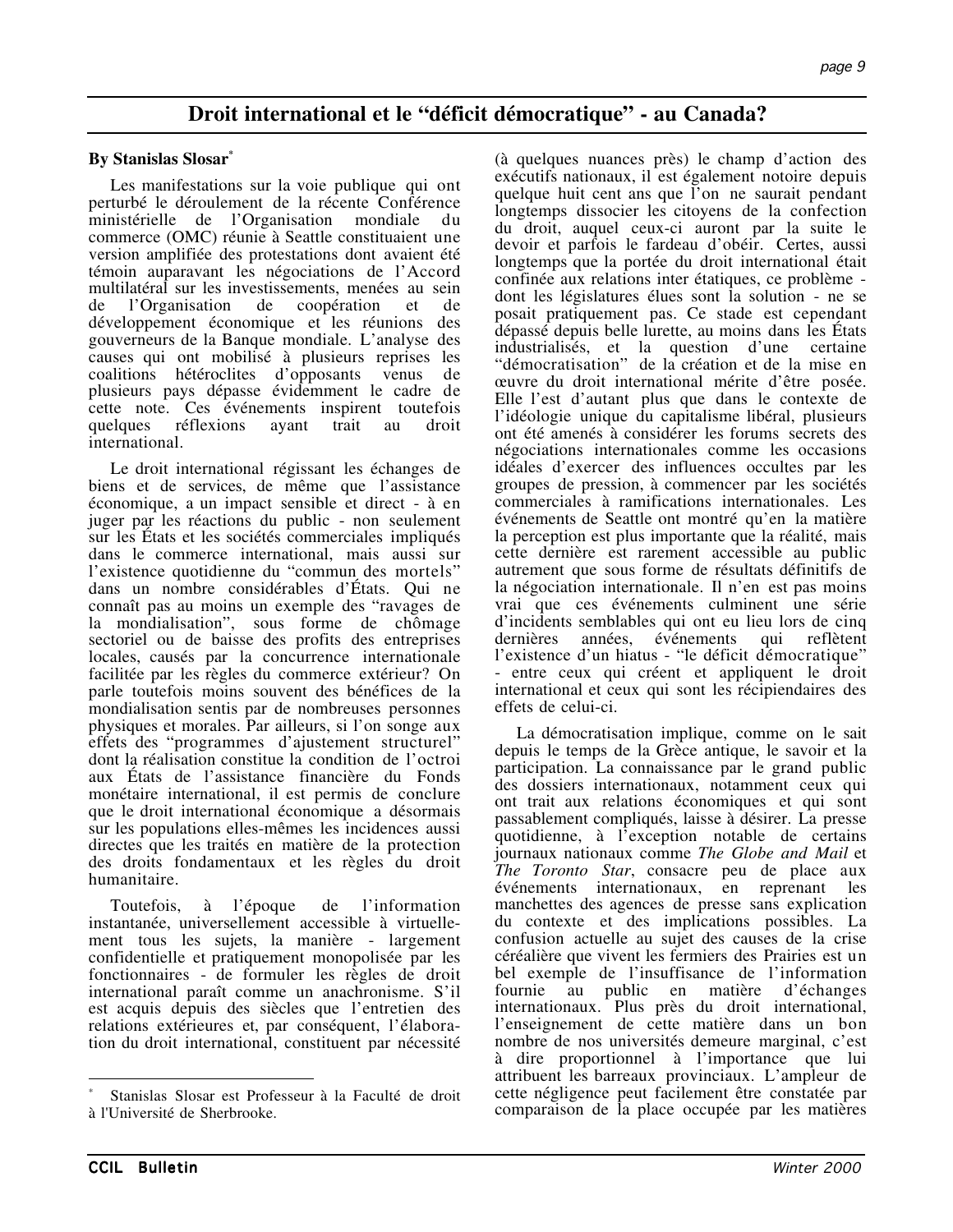juridiques internationales dans les programmes de meilleures universités américaines et de la plupart des universités européennes. Si la connaissance du domaine international devait constituer la condition de la participation éclairée à la création et à l'application du droit international, cette condition ne serait qu'imparfaitement remplie au Canada hors du cercle relativement étroit de personnes professionnellement impliquées.

Le terme de "participation" doit être entendu dans le contexte du régime parlementaire du type britannique: celui-ci n'offre au citoyen que deux formes d'expression des préférences politiques - la consultation directe (référendum) et l'élection des membres du Parlement. En pratique donc, la "démocratisation" du droit international au Canada serait seulement le fait de ces derniers, ce qui ne satisferait pas nécessairement les protestataires de Seattle et d'ailleurs. De surcroît, cette participation devrait être modulée en fonction de l'origine multilatérale ou bilatérale du droit international.

La participation des parlementaires aux délibérations des organisations internationales n'est pas inconnue: le Parlement européen, élu au suffrage universel et direct, partage pour partie le pouvoir réglementaire (en fait - législatif) détenu pour l'essentiel par le Conseil des ministres de l'Union européenne. La lecture de quelques dispositions du Traité de celle-ci portant, par exemple, sur la procédure budgétaire montre l'extrême complexité et difficulté de l'aménagement sur ce plan des rapports entre les gouvernements et les parlementaires au sein d'une organisation internationale. À cause de cela, le Parlement européen joue plus facilement le rôle de conseiller du Conseil lorsque celui-ci exerce seul le pouvoir réglementaire et le rôle de contrôleur politique de la Commission - l'exécutif technocrate<br>de l'Union. Quelques autres organisations Quelques autres organisations internationales - dont l'Organisation du Traité de l'Atlantique Nord - font appel aux parlementaires désignés par leurs corps d'origine aux fins purement consultatives. Le rôle des parlementaires au sein des organisations internationales est donc non seulement effacé; il est aussi limité aux organisations régionales, composées d'États membres qui sont peu nombreux et relativement homogènes. En effet, la présence des parlementaires au sein des délégations nationales, émanant des exécutifs nationaux et envoyées aux conférences internationales ou aux organisations internationales universelles (comme les Nations Unies), ne pourrait affecter ni le mode parlementaire dont ces réunions délibèrent, souvent en présence de plus d'une centaine d'États, ni surtout l'issue de ces délibérations - qu'elles portent sur le création ou sur l'application du droit international.

Ce qui précède s'applique également aux négociations bilatérales qui sont plus nombreuses. Celles-ci se déroulent en petits comités de fonctionnaires spécialisés, à côté desquels les parlementaires pourraient, au mieux, faire acte de présence. Certes, au Canada et ailleurs, certains parlementaires sont tenus au courant et consultés au sujet des négociations internationales en cours, mais en général ils n'y prennent pas part eux-mêmes. La pratique internationale réduit donc le rôle des parlementaires dans la création et l'application du droit international à une portion congrue, sans que cette situation soit appelée à changer dans un avenir prévisible, du moins en ce qui concerne les institutions internationales universelles.

En fin de compte, s'il y avait des possibilités de réduire le "déficit démocratique" du droit international, elles n'existeraient que sur le plan interne: celui où les parlementaires sont mieux à même de jouer le rôle de représentants de leurs commettants. Plusieurs parlements nationaux exercent en effet un certain contrôle politique de la conduite des relations extérieures par leurs gouvernements respectifs. Deux exemples connus qui ont trait au droit international constituent, d'un côté, le sénat américain qui non seulement consent - après débat - à la ratification par le président des traités internationaux, mais aussi examine les différents aspects de la politique étrangère lors des audiences tenues devant ses comités. De l'autre côté de l'Atlantique, le parlement français autorise la ratification par le président des traités les plus importants au moyen de lois, alors le gouvernement y soumet au débat les volets les plus importants de sa politique extérieure. Bien sur, la plupart des assemblées législatives offrent aux députés la faculté de questionner l'exécutif au sujet de sa conduite des relations internationales. Ces questions et l'adoption des lois de mise en œuvre des traités internationaux sont deux principaux outils du contrôle de la politique étrangère par le parlements du type britannique.

Ces formes de contrôle de la politique étrangère semblent être les seules qui soit encore régulièrement pratiquées à la Chambre de Communes à Ottawa. En effet, les traités internationaux conclus par le Canada n'y sont plus déposés que de façon sélective, si bien que les débats pléniers et les résolutions portant sur les questions internationales sont devenues rares depuis les discussions enflammées au sujet du libre échange. Ni l'avènement de l'OMC qui a sensiblement affecté le rôle joué par l'État dans le domaine agricole, ni l'incidence du régime monétaire international sur la dépréciation du dollar, ni l'attitude adoptée par le Canada à l'égard du nouveau droit de la mer n'ont donné lieu aux débats de fond. La participation du Canada aux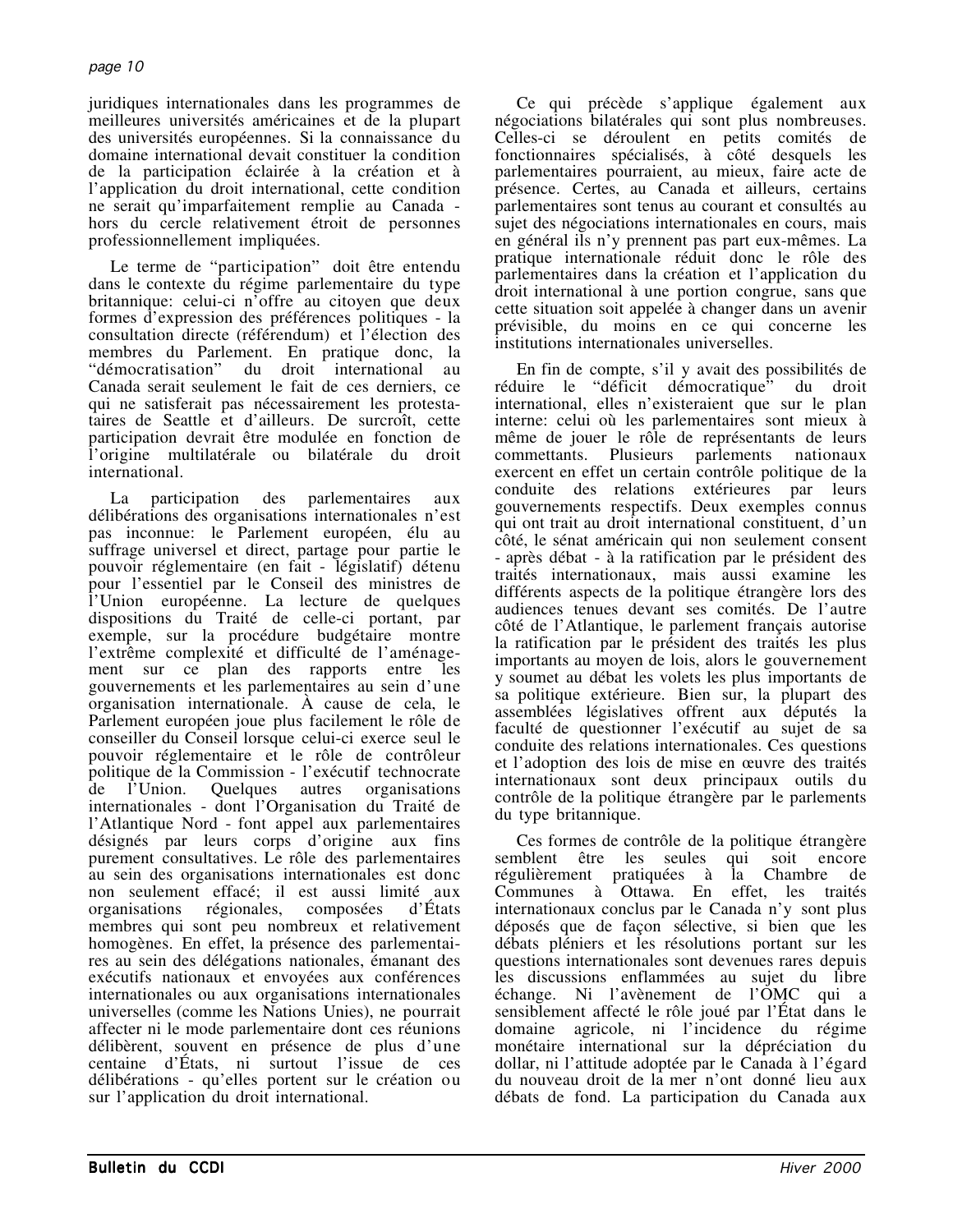opérations militaires multilatérales et l'impact pourtant majeur - des engagements internationaux en matière de réduction d'émission des gaz à effet de serre ont donné lieu au débat plutôt bref dans l'enceinte parlementaire. Bien entendu, la majorité gouvernementale y est maître de l'ordre du jour, habituellement bien chargé de questions qui touchent les députés davantage que des problèmes internationaux. De surcroît, il est permis de poser la question de savoir si l'ambiance décidément partisane de la Chambre des Communes est propice à la discussion instructive de la conduite passée et future des relations extérieures du Canada, y compris évidemment la prise d'engagements juridiques internationaux.

De ce point de vue, le Sénat semble avoir un avantage: les clivages politiques y sont moins apparents. En plus, la majorité n'y est pas toujours du côté gouvernemental, alors que la charge du travail paraît moindre, ces deux facteurs pouvant permettre un meilleur ajustement de l'ordre du jour aux problèmes internationaux dont la survenance ne peut pas être planifiée bien à l'avance. Le Sénat canadien a, de plus, une tradition d'initiative législative en matières internationales et celle d'étude au sujet de différents aspects des relations extérieures, par exemple les relations commerciales avec les États-Unis. Le retentissement, aujourd'hui fort limité, des travaux du Sénat dans le domaine international pourrait être facilement augmenté: il suffirait d'adopter une pratique consistant en le dépôt systématique au Sénat des traités internationaux conclus par le Canada, en la présentation dans cette enceinte des déclarations de politique étrangère et en l'adoption des résolutions y afférentes, y compris au sujet de la ratification par le Canada des traités internationaux. En bref, le Sénat aurait la priorité dans le traitement des affaires internationales, ce qui ne nécessiterait ni législation, ni dépenses publiques. En contrepartie, le public

# **Annual Conference 2000 Congrès 2000**

Mark your calendars now! This year's Annual Conference on International Law will take place at the Chateau Laurier Hotel in Ottawa from Thursday evening, October 26 to Saturday afternoon, October 28. Planning is well under way to deliver a variety of interesting future-oriented presentations on the theme "Looking Ahead: International Law in the 21st Century". Any ideas for speakers and panel topics can be transmitted to the conference organizing committee by e-mail at <conference@ccil-ccdi.ca>. More information will be made available in the coming months, including via the CCIL website.

pourrait espérer davantage d'attention et d'analyse, moins d'adversité et, peut-être, plus d'information sérieuse dans les médias aux sujets internationaux. L'aliénation actuelle - si ce n'est l'hostilité - de certains groupes sociaux à l'égard des engagements internationaux pris par le Canada et de leurs effets pourrait ainsi être modérée, sinon dissipée. En tout état de cause, le débat parlementaire éclairé, équilibré et bien propagé forcerait l'usage subséquent des arguments rationnels par les opposants et les partisans des solutions choisies par l'exécutif - situation qui n'a pas souvent été observée à Seattle.

L'idée de confier au Sénat le rôle prioritaire dans le contrôle politique de la conduite des relations internationales du Canada a cependant un apparent défaut: peut-on avancer la<br>"démocratisation" du droit international qui du droit international qui touche les citoyens en se servant d'un corps législatif non élu? La réponse serait probablement négative dans l'immédiat. Toutefois, à supposer que l'expérience soit tentée et qu'elle donne des résultats probants, elle pourrait avoir deux autres conséquences désirables, en plus de rapprocher le droit international et les citoyens. L'effort de redéfinition de la tâche des législateurs dans le domaine international pourrait déboucher sur l'abandon du modèle britannique en la matière et son remplacement par un autre qui réserverait à ceux-là le rôle plus important et surtout plus actif, comparable à celui qu'ils jouent dans les autres États occidentaux. Par ailleurs, à supposer que la priorité ou un autre rôle défini du Sénat dans les affaires internationales soit assuré, celui-ci serait peut-être plus enclin de consentir à sa propre réforme constitutionnelle qui en ferait un organe législatif représentatif de l'électorat.

Un sujet de réflexion pour ce nouveau millénaire?

Marquez vos calendriers maintenant! Le Congrès annuel de cette année aura lieu à l'hôtel Château Laurier à Ottawa à partir du jeudi soir, 26 octobre jusqu'au samedi après-midi, 28 octobre. La planification va bon train pour fournir une variété de présentations intéressantes sur le thème « Les yeux portés vers l'avenir: Le droit international au 21ème siècle ». Toutes les idées pour des orateurs et des sujets de panels peuvent être communiqués au comité organisateur du Congrès par courriel à <conference@ccil-ccdi.ca>. De plus amples renseignements seront disponibles dans les mois à venir, y compris sur le site Internet du CCDI.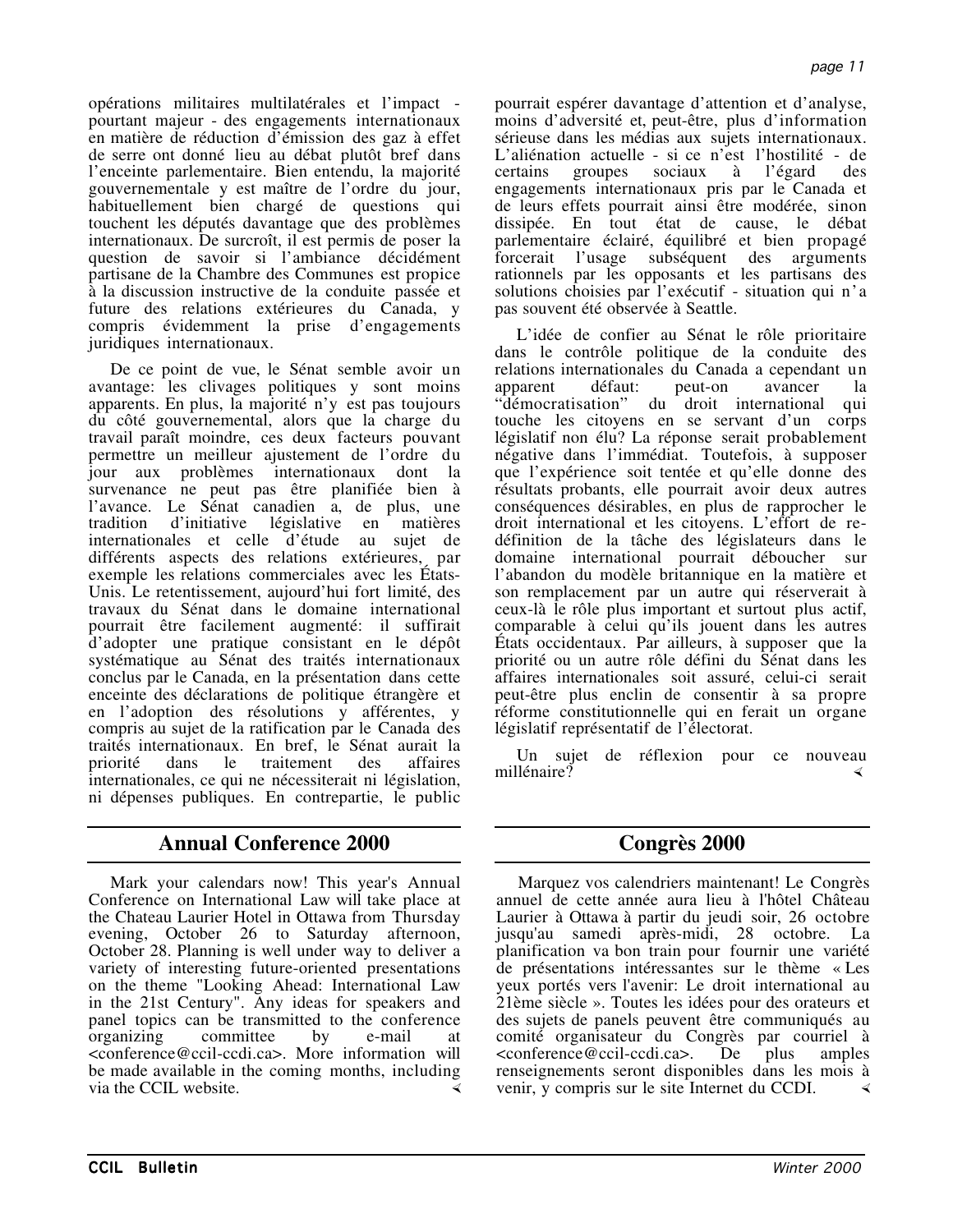# **New CCIL Website**

The CCIL has a new website. In an effort to both improve the Council's outreach activities to non-members and facilitate the dissemination of information to members, the website has been redesigned and updated. In addition to basic information about the organization and activities of the CCIL, the new website will be a central location for international lawyers in Canada and elsewhere to find information about ongoing Conference preparations, a calendar of events, various on-line forms and links to other electronic resources on international law.

There is also a password-protected area on the website where CCIL members may access further services, such as organizational archives, an electronic discussion group and, eventually, a membership directory. Information on accessing this private site has been included on a separate sheet. The *Bulletin* will increasingly take advantage of both the private and public areas of the web site to gather together and share information on the ideas, activities and publications of Canada's international law community.

The new site is still a work-in-progress, so please excuse us for any rough edges you may encounter. However, with your patience, your feedback on problems you experience and your suggestions for improvements, the CCIL website will become a valuable source of Canadian-produced, bilingual information on developments in international law.

# **Nouveau Site Internet du CCDI**

Le CCDI a un nouveau site Internet. Dans le but de faire connaître les activités du Conseil à ceux qui ne sont pas membres, et de faciliter la diffusion de l'information à ceux qui le sont, le site Internet a été refait et mis à jour. En plus de l'information de base sur l'organisation et les activités du CCDI, le nouveau site sera un lieu central pour les avocats internationaux du Canada et d'ailleurs pour trouver des renseignements sur la planification du Congrès, un calendrier des événements, certains formulaires électroniques et les liens à d'autres ressources électroniques en droit international.

Une partie du site est aussi réservé aux membres où ceux-ci peuvent avoir accès à davantage de services du CCDI, tels que les archives organisationnelles, un groupe de discussion électronique et, plus tard cette année, un bottin des membres. Des instructions pour accéder à ce site privé ont été envoyées séparément. Le *Bulletin* profitera de plus en plus des sections privées et publiques de ce nouveau site pour rassembler et partager des nouvelles sur les idées, activités et publications de la communauté Canadienne de droit international.

Le nouveau site est toujours en pleine construction, veuillez donc nous excuser pour les difficultés que vous pourriez rencontrer. Néanmoins, avec votre patience, vos commentaires sur les problèmes rencontrés et vos suggestions, le site Internet du CCDI deviendra une source de valeur d'information bilingue, produit au Canada, sur les développements en droit international.

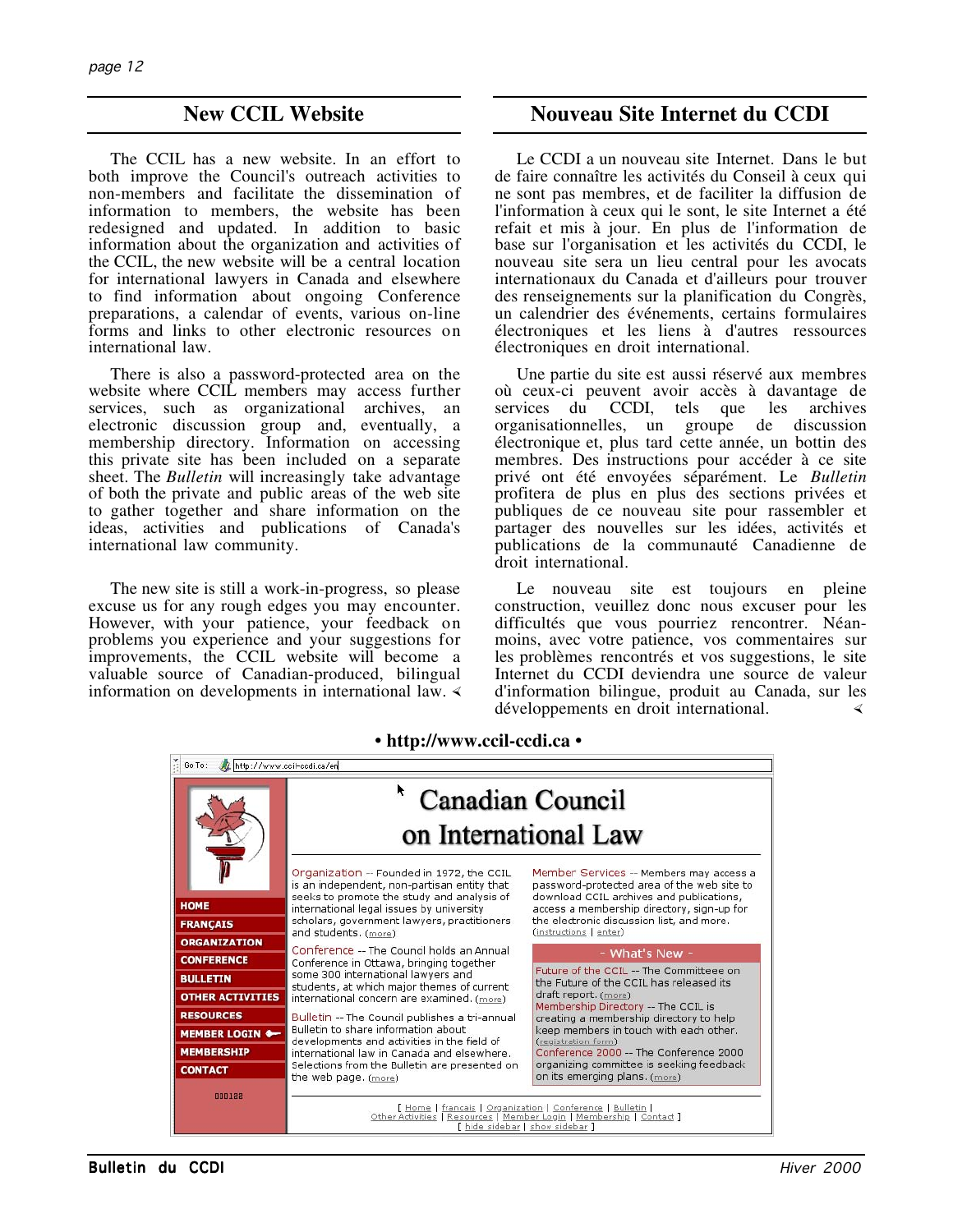# **International Environmental Law for the New Millennium: The Challenges Ahead**

## **by Nigel Bankes\***

The last century knew nothing of international environmental law. Indeed, notwithstanding the *Trail Smelter Arbitration*, the topic was scarcely recognizable as a sub-discipline of international law before the Stockholm Declaration of 1972. Since then, it has of course grown apace, developing both doctrine and principle primarily through an extraordinary flourishing of multilateral environmental agreements (MEAs). Much of that development has been driven by a growing appreciation that our global environment does not have an unlimited capacity to absorb everything that we chose to throw at it. But what are the challenges that lie ahead?

*First*, there is the challenge of implementation and compliance. We can negotiate MEAs on all manner of topics from climate change to biodiversity, and from hazardous wastes to trade in endangered species, but unless these agreements are implemented on a consistent basis we shall see little improvement in environmental quality. How can we be sure that this will happen in the absence of effective dispute settlement provisions based upon compulsory jurisdiction?

Increasingly, we look for the answer in the creation of compliance regimes such as those developed for the Montreal Ozone Protocol and the Economic Commission for Europe's (ECE) Long Range Transboundary Air Pollution (LRTAP) Convention and Protocols. These non-adversarial regimes emphasise the importance of bringing parties into compliance. They promote positive solutions and are premised on the multilateral or *erga omnes* nature of MEA obligations. But not all MEAs have such regimes and there is therefore a need to develop compliance regimes for these agreements and especially for some of the older agreements such as Basel (the Basel Convention on the Control of Hazardous Wastes and their Disposal) and the Convention on International Trade in Endangered Species of Wild Fauna and Flora (CITES) and to ensure that new global regimes, such as the proposed Persistent Organic

Pollutants (POPs) Convention, incorporate this idea from the outset.

Compliance regimes will work provided that a spirit of compromise prevails. Where parties demand hard outcomes with economic or other sanctions, the negotiation of a compliance regime will be fraught with difficulty as is demonstrated by the current negotiations on a compliance regime for the Kyoto Protocol (to the United Nations Framework Convention on Climate Change). Furthermore, a demand for hard outcomes inevitably blurs the line between compliance and the dispute resolution provisions of MEAs.<br>Typically, compliance procedures simply Typically, compliance procedures simply acknowledge that such procedures are "without prejudice" to the dispute resolution provisions of the convention but in the future it may be necessary to explore a more interactive relationship between these types of provisions. For example, one can imagine situations in which compliance procedures will throw up difficult interpretive questions that may be better handled by a Court than by the compliance body or the Conference of the Parties (CoP). This may suggest that in crafting the dispute resolution provisions of an MEA we should consider the availability of reference or advisory opinions thereby preserving both the multilateral nature of compliance issues in an MEA and as much as possible of the non-confrontational nature of compliance procedures. Certainly, development along this line may be more fruitful and useful than the current standard dispute resolution procedures of MEAs.

*Second*, there is the challenge of integrating theory and practice. One of the most positive developments in the literature of international environmental law over the last couple of decades has been the attempt of some writers to measure doctrine against relevant ethical standards. This requires that lawyers engage with some of the difficult problems of contemporary moral philosophy such as the problem of intergenerational equity, Rawlsian ideas of justice, and the broad spectrum of views (from deep ecology to utilitarianism) embraced by the discipline of environmental ethics. These ideas will inform the creation of new regimes such as the conceptualization of the atmosphere as a type of private property rather than as a open-access resource and questions associated with the allocation of rights to that resource. Similarly, we shall need to continue to draw upon the theoretical perspectives of other disciplines (e.g. game and regime theorists) to create meaningful decision-making regimes for

 $\overline{a}$ 

Nigel Bankes is a Professor of Law at the University of Calgary (ndbankes@ucalgary.ca), and Professor-in-Residence at the Department of Foreign Affairs and International Trade (1999 - 2000). The views expressed here represent my personal views and do not necessarily reflect the views of the Government of Canada. Thanks to Alain Richer, Don McRae and Silvia Maciunas for comments on an earlier draft.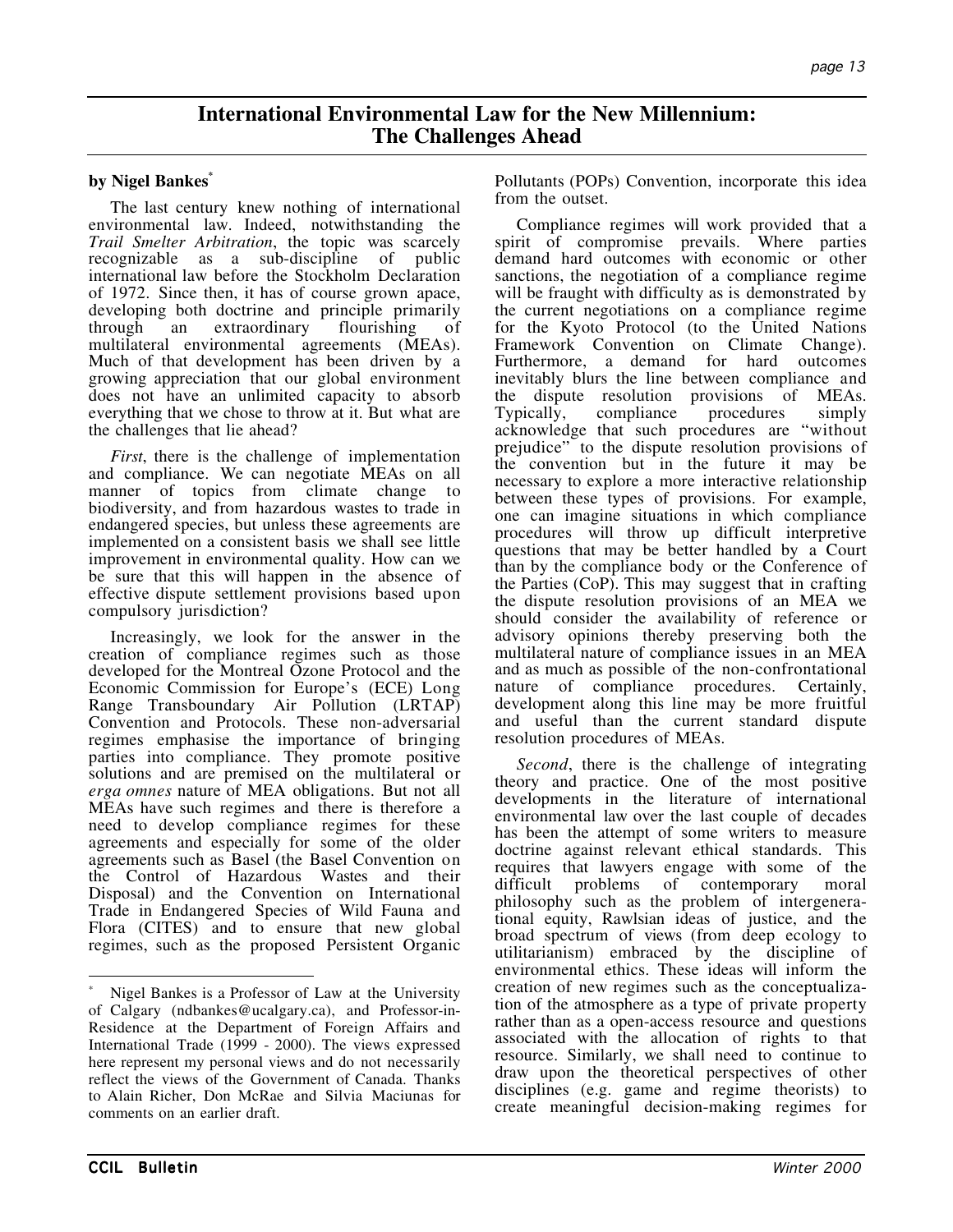complex global problems; regimes which will perhaps confer a greater measure of decisionmaking authority on international institutions. The adjustment procedure under the Montreal Ozone Protocol is one such example, and Dan Bodansky is surely correct when he observes that it is procedures like this that move us beyond the classical idea of voluntarism, and that will force international environmental lawyers to become more concerned with the problem of legitimacy<sup>1</sup>.

A *third* and related challenge is to operationalize some of the broad principles of international environmental law. There is little in the literature that is more depressing than the endless discussion of whether a particular proposition has attained the status of a rule of customary law. In the past, that debate typically focussed upon Principle 21 of the Stockholm

Declaration of 1972. The current debate is much more concerned with the status of the precautionary principle or approach. Yet ultimately this debate is misconceived and misdirected. It is surely more fruitful to ask what each of these 'principles' or other principles (such as the polluter pays principle or the principle of equitable utilization) might require, either in a given Convention or on a given set of facts.

But the difficulty of the task is obvious. In the case of Principle 21, for example, one can think of the International Law Commission's (ILC) work on liability for the

injurious consequences of acts not prohibited by international law as one attempt to operationalize Principle 21 and its companion Principle 22. That exercise has consumed the ILC for well over a decade and the draft Articles, now at the First Reading stage, hardly represent a Charter for the next century and are largely devoid of the intellectual creativity that characterized the early work of the ILC's first rapporteur on this subject before his untimely death. To me, this confirms that these very general attempts to operationalize such principles will be difficult and that it may be more productive to concentrate on operationalizing principles on a more sector-specific basis. The LRTAP Convention and its protocols provide a positive example of this approach and the ILC's work on non-navigational uses of international watercourses is surely more useful (because applied to a particular sector) than its work on liability.

**"One of the most positive developments in the literature of international environmental law over the last couple of decades has been the attempt of some writers to measure doctrine against relevant ethical standards"**

We can perhaps afford to be somewhat more hopeful of the precautionary approach. While a vociferous debate continues as to the content of the rule and also as to its status, there have been some productive attempts to operationalize the approach in multilateral agreements. The Straddling Stocks Agreement provides one such example, while Article 5(7) of the Agreement on the Application of Sanitary and Phytosanitary Measures (SPS) stands as a more cryptic articulation. The challenge for the future will be to expand this approach elsewhere rather than relying upon general preambular references and objective clauses.

A *fourth* challenge is to try to ensure that existing MEAs are sufficiently responsive to changing needs. Domestic environmental regimes are familiar with this problem and the issue of grandparenting existing interests. Our international

experience is more limited but there is a range of tools available. Consider, for example, the LRTAP Convention and the successive protocols that the parties have negotiated. Not only have these protocols expanded the range of substances subject to the LRTAP regime (most recently POPs and heavy metals), but, by moving away from across-the-board percentage cuts in emissions, and adopting instead control measures more closely linked to the concept of carrying capacity, they have forged a stronger link between science, ecological reality, and the economic impact of regulation. While the Climate Change,

Antarctic and Ozone treaties provide other examples of the use of Protocols to achieve responsiveness, the Parties to these and other agreements have also used decisions of the Conference of the Parties to elaborate and adapt the original regimes.

Yet there are significant problems with both approaches, grounded in each case in the voluntarist approach to international law. The protocol approach (and by the same token any approach that requires treaty amendment) can lead to differential obligations if only a limited class of parties chose to sign-on to the new obligations. The CoP approach suffers from the defect that such decisions, except to the extent that they constitute authoritative interpretations of Convention obligations, are usually not binding. The way ahead will surely involve the creation of rule-making regimes such as the adjustments procedure of the Montreal Protocol especially where there is a need to respond quickly. But this will not be easy, for even where such procedures are consensus-based, domestic law-makers are reluctant to accept the resulting loss of control.

 $\overline{a}$ <sup>1</sup> "The Legitimacy of International Governance: A Coming Challenge for International Environmental Law" (1999), 93 AJIL 596.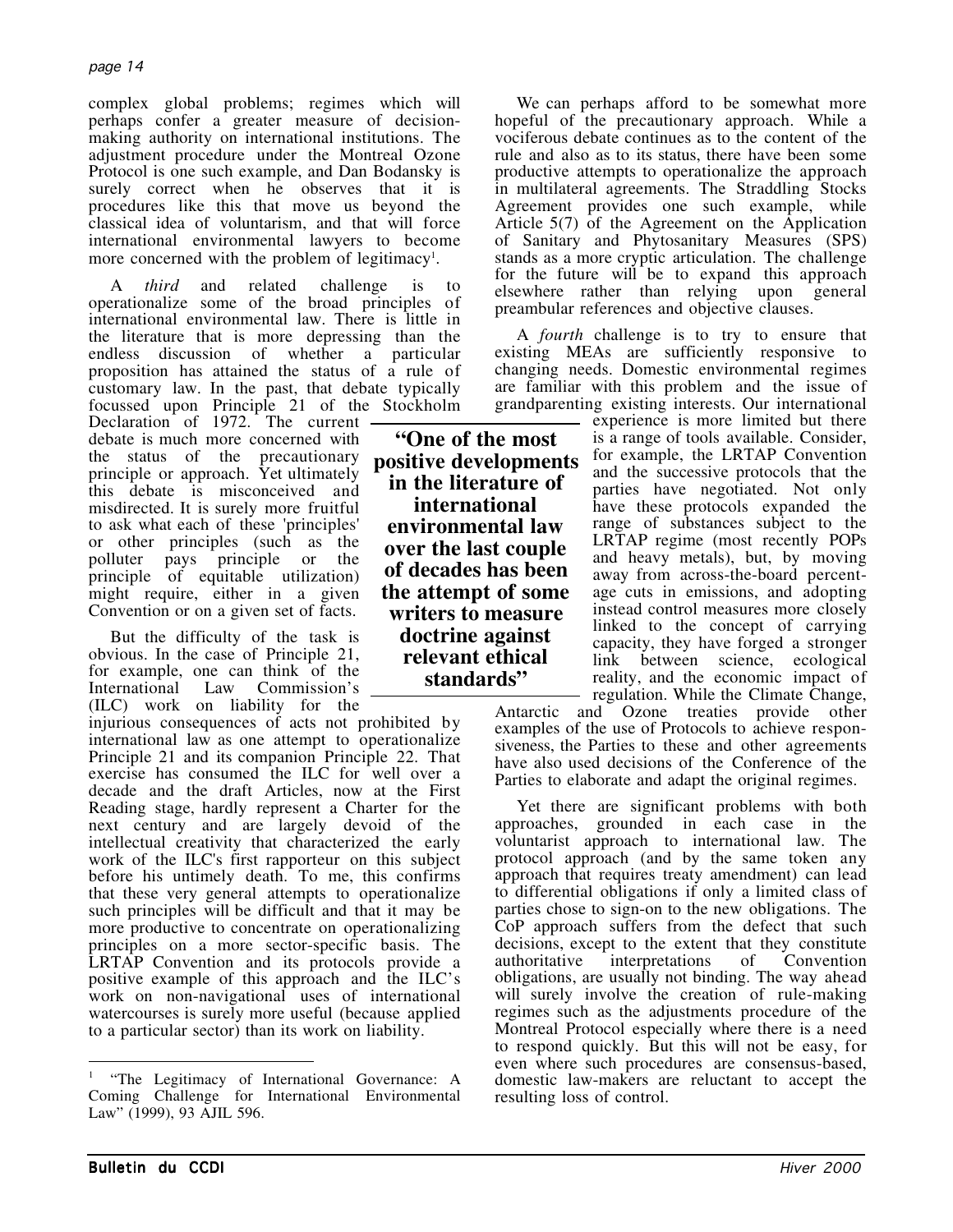In thinking about the responsiveness of treaties to changing values, the *Gabcikovo* decision from the ICJ usefully reminds us that the problem is not confined to complex global regimes but pervades bilateral regimes. In this context, Articles  $31(3)(c)$ (duty to take account of all relevant rules of international law) and Article 64 (peremptory norms) of the Vienna Convention on the Law of Treaties hardly seem to provide an adequate account of the relationship between treaties and principles of customary law. The paucity of doctrine on this point creates by default a hierarchy between customary and positive treaty law that is not intuitively, or doctrinally, obvious.

A *fifth* and final challenge, at least for this short paper, is posed by what I will term the hegemony of the dispute settlement procedures under the WTO. While historians of the common law will remind us that there is nothing new about tribunals competing for jurisdiction, the twist here is that there is simply no contest between the WTO and the dispute settlement procedures of **Montreal Protocol** MEAs. Suppose that State A, relying upon the Biosafety Protocol (once it is negotiated and in force) decides to exclude a particular GMO exported from State B on biodiversity grounds.

State B will likely be justified as characterizing that measure as an SPS measure just as surely as State A will assert that it is a Biosafety measure. Yet as plaintiff, State B will have its choice of forum and will surely select the WTO forum to contest the validity of the measure rather than compulsory conciliation under the Convention on Biological Diversity. How problematic is this "double aspect" of many environmental measures?

The usual response of the environmentalists is that the WTO has a dismal record in dealing with such cases. The roll call of so-called travesties includes *Tuna-Dolphin*, *Shrimp-Turtle* and

Après avoir sollicité l'opinion des membres du CCDI, le Comité sur l'Avenir du CCDI vient de livrer un rapport préliminaire, contenant plusieurs recommandations qui visent le renouvellement de l'organisation. Les membres auront trouvé avec ce numéro du *Bulletin* une copie du rapport dans au moins une langue officielle. Le rapport entier est aussi disponible, dans les deux langues officielles, sur le site Internet du CCDI. Veuillez envoyer vos commentaires à propos du rapport au bureau du CCDI soit par la poste, télécopieur ou courriel, le 14 mars, 2000 au plus tard.

page 15

*Reformulated Gasoline*. But we should pause before we accept this conclusion. After all, in each of these cases, there is a perfectly respectable argument for urging that the domestic environmental measure fell, not because of an illegitimate goal, but because the United States chose to implement a legitimate objective in a seriously flawed manner. From this perspective we should not be so quick to condemn the WTO dispute panels and the appellate body. True, they will likely continue to be composed of experts in trade law rather than experts in environmental law, but do we really think that it is beyond the ken of these

bodies and counsel presenting arguments to make the environmental case? True, in a perfect world, we may seek to include effective dispute resolution provisions in MEAs, (see my first challenge, above) but until that time we should surely take some<br>comfort from seeing operational comfort from seeing dispute resolution models both in the WTO and under the Convention on the Law of the Sea. In the long run, this can only encourage respect for the rule of law and perhaps make it easier for states to accept elements of binding dispute resolution under MEAs. It can hardly make it more difficult!

We also need to pursue the relationship between trade law rules and environmental norms at a substantive level as well as at the procedural or dispute resolution level. It seems difficult to make progress here. Certainly, the rote application of Article 30 of the Vienna Convention on the Law of Treaties (application of successive treaties relating to the same subject matter) combined with the use of broadly framed savings clauses seems much too blunt a tool, but proposals to open-up Article XX of the GATT to clarify the relationship between trade disciplines and domestic measures taken to implement MEAs seem unlikely to proceed for political reasons. This is unfortunate.

# **L'Avenir du CCDI The Future of the CCIL**

After broadly canvassing the views of CCIL members, the Committee on the Future of the CCIL has released its draft report, including several recommendations aimed at renewing the recommendations aimed at renewing the organization. Members will have found included with this issue of the *Bulletin* a copy of the report in at least one official language. The entire report, in both official languages, is also available on the CCIL web page. Please forward your comments on the report to the CCIL office by regular mail, fax or email by  $14<sup>th</sup>$  March, 2000.

**"The way ahead will surely involve the creation of rule-making regimes such as the adjustments procedure of the especially where there is a need to respond quickly"**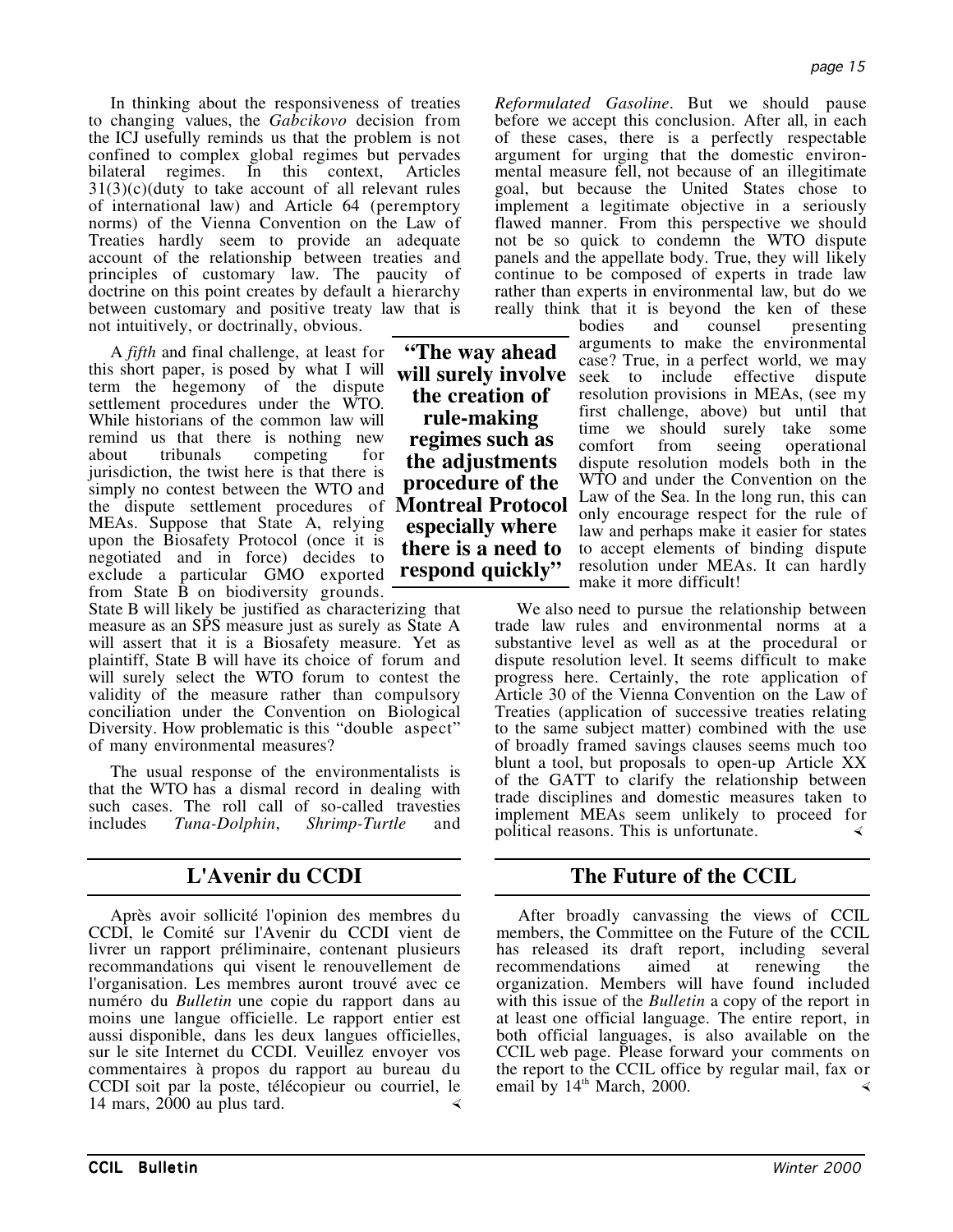# **International Trade Law in the Year 2000**

## **By Donald M. McRae\***

Any assessment of the direction of international trade law written before the events at the Third WTO Ministerial Conference in Seattle would have to be revised in the light of what occurred there. Both the level and intensity of the protests and the failure of the Conference to launch a "Millennium Round" of multilateral trade negotiations are likely to have far-reaching implications. The debate over trade and the environment, trade and labour standards, and the erosion of national sovereignty will continue to be central to discussions of international trade law, although not necessarily in the apocalyptic terms sometimes heard from Seattle.

At the same time, regardless of any future "round" of trade negotiations, the most important body for the development of international trade law is the Appellate Body of the WTO. The jurisprudence emanating from the Appellate Body in its five years of operation has been extensive, and the volume of complaints continuing to be brought under the WTO dispute settlement process suggests that activity by panels and the Appellate Body is likely to increase rather than decrease.

One can expect, therefore, the procedural and substantive law of the WTO to be developed significantly over the coming years. And this body of law is not just of interest to trade lawyers. The Appellate Body has been dealing with issues of legal process, such as how evidence is to be received and evaluated, the rights of nongovernmental "intervenors", and the obligation of a party to disclose information to a tribunal, as well as the scope and ambit of appellate jurisdiction. In addition, concepts and principles of international law, such as those relating to treaty interpretation and to the precautionary principle, have found their way into WTO judicial decision-making.

Moreover, the substantive issues likely to come before the WTO dispute settlement organs will, directly or indirectly, involve many of the issues that were behind some of the discontent voiced in Seattle about the WTO. Complaints relating to the application of sanitary and phytosanitary measures, or to the application of discriminatory environmental standards, or concerning the use of trade sanctions against states that violate human rights, or complaints about subsidization will continue to call into question the capacity of the WTO system to deal with environmental, health or

human rights standards and the extent to which WTO disciplines impinge on traditional areas of state sovereignty. What this means is that issues cannot be readily compartmentalized into trade issues, or environmental issues, or human rights issues. Nor will governments any longer be able to negotiate such issues free of intense public scrutiny.

Thus, whether it is through a trade negotiating round, or through the day-to-day operation of the WTO dispute settlement process, issues of transparency, representation, access of civil society, and the impact of globalization will be at the forefront of international trade law. What this means for the international law community is a belated recognition of the centrality of economic issues to their discipline and a challenge to fit those issues within, or to rethink, the traditional assumptions about states on which international law is based.

# **J.-G. Castel Receives John Read Medal**

The CCIL occasionally bestows a gold medal upon Canadians who have made a distinguished contribution to international law, in honour of the exceptional work of John E. Read, former judge of the International Court of Justice. In 1999 the John Read Medal was awarded to **Jean-Gabriel Castel**, Distinguished Research Professor and Professor Emeritus at Osgoode Hall Law School.

In presenting the medal at the 1999 CCIL Banquet, Peter W. Hogg, Dean of the same law faculty, pointed out that Professor Castel "has been showered with honours too numerous to list in full, but which include an appointment as a Queens Counsel in Ontario, a member of the Royal Society of Canada, an officer of the Order of Canada, and a distinguished research professor at York University… His scholarly productivity has been prodigious. He has published 14 books, several of which have gone through multiple editions, and over a hundred monographs and articles… In the field of public international law, he is also one of the world's leading scholars, and he has been a pioneer in the field in Canada. He was a founding member of the Canadian Council for International Law, and he was a founding editor (and is still a regular contributor) of the Canadian Yearbook of International Law."

Professor Castel receives the John Read Medal in recognition of his foundational contributions to scholarship in international law.

 $\overline{a}$ 

Donald McRae is a Professor at the Faculty of Law, Common Law Section, at the University of Ottawa.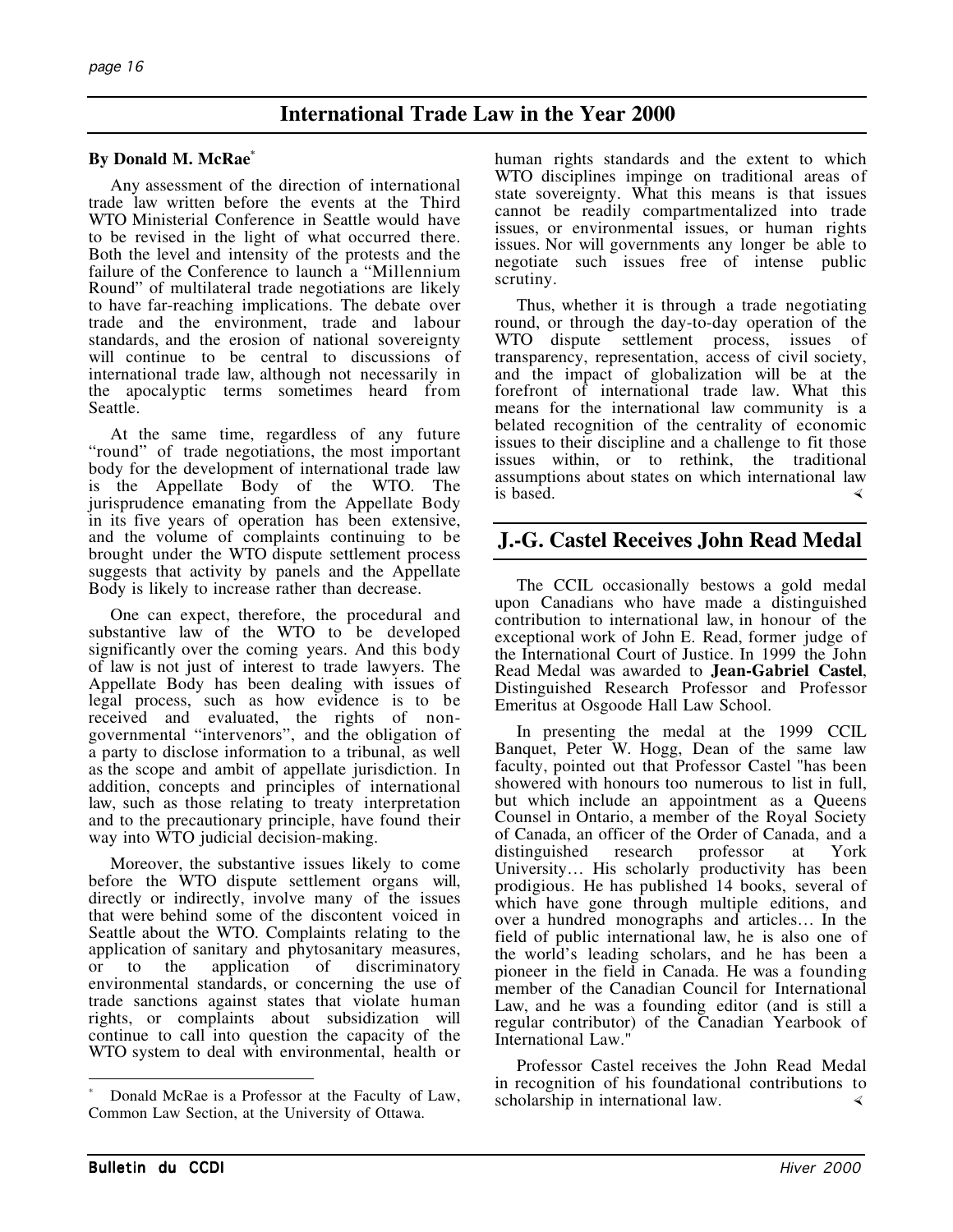page 17

**•** *WOMEN AND INTERNATIONAL LAW INTEREST GROUP* **• New Work on Gender and International Law**

Among the goals of the CCIL Women and International Law interest group are to promote dialogue about gender and international law, and to recognise new ideas and topics in this area. To highlight recent work by young scholars in Canada, Women and International Law asked University of Toronto law student Boris Nevelev to compile a list of graduate theses with an international focus on women or feminism written this past year at Canadian law schools. In addition to the *McGill Law Journal's* annual thesis survey,<sup>2</sup> Boris contacted all the Canadian law schools with graduate programmes directly.<sup>3</sup> The result is an exciting collection of new voices on the Canadian international law scene.

**Ambe, Nicoline**. *Integrating the Rule of Law and Women's Equality Rights in the Cameroon*. Doctor of Jurisprudence, Osgoode Hall School of Law, York University, Spring 1999.

**º º º**

*Abstract*: The struggle to achieve women's equality rights and the struggle to engender the rule of law in Cameroon have been pursued as separate and distinct struggles. This thesis argues that both struggles must be linked; in order for women to obtain and enjoy legal equality either through domestic law and/or international human rights law, the rule of law must be first accepted and institutionalized in Cameroon. The basic feature of the rule of law is an independent judiciary whose responsibility is both to resolve disputes between citizens fairly, impartially and according to law and to hold the government to account to law. In Cameroon, however, the judiciary is influenced by, and accountable to, the executive. Consequently, the Cameroonian government has resorted to various repressive measures to deny the rights of Cameroonian citizens with impunity. The lack of accountability has promoted the breakdown in the rule of law.

Some scholars argue that the failure of the Western liberal notion of the rule of law within contemporary African nation states is explained by referring to Africa's (pre)colonial experiences and its specific cultural context. While there is some truth to this position, the thesis nevertheless examines the rule of law as a normative legal ideal whose existence is necessary to foster women's rights as a variety of human rights. Women's inequality in Cameroon is embedded in the law and is sustained by judicial decisions. The Cameroonian state underrides this gender bias in the private sphere failing to sanction, and thereby condoning, domestic abuse against women. As long as the state takes no active measures to prevent biases against women, or fails to respect due process, the rights of women in Cameroon will remain. Women in Cameroon suffer various forms of systemic inequalities, however, the state has taken no recognizable measures to redress this problem. Instead, women's inequalities are compounded by the institutional inefficiency of the legal system. The effect has been an arbitrary distribution of rights and sanctions by the state. It is on this basis that this thesis argues for the institutionalization of the rule of law as an important precondition for the success of women's equality rights in the Cameroon. The struggles for the rule of law and women's equality rights are therefore integral and should be pursued concurrently.

**Andersen, Jacob**. *Sexual Orientation: Prospects and Perspectives of a Changing Norm in International Law*. LL.M., Institute of Comparative Law, McGill University, Spring, 1999.

**Bunting, Annie**. *Particularity of Rights, Diversity of Contexts: Women, International Human Rights and the Case of Early Marriage.* S.J.D., University of Toronto, 1999.

Bunting's SJD dissertation makes a fresh and original contribution to the debate between universalists and cultural relativists in international human rights law. Using the case of early marriage, she shows that general international human rights law norms actually undergo a certain process of particularisation in local practice and that in this process lie useful lessons for how to think about and work with international human rights. Bunting's dissertation includes a case-study of early marriage in northern Nigeria, based on her field work in the region, and a study of the treatment of marriage and culture in Canadian refugee cases involving women. Bunting presented an early version of her study of Canadian refugee cases at last year's CCIL Women and International Law breakfast.

 $\overline{a}$ <sup>2</sup> "Thesis Survey" (1998) 43 McGill L.J. 987.

Replies were received from the following law schools: University of Alberta, University of British Columbia, University of Calgary, Dalhousie Law School, Université Laval, McGill University, Université de Montréal, Osgoode Hall Law School, University of Ottawa, Queen's University, University of Saskatchewan, Université de Sherbrooke, University of Toronto. Abstracts have been included where available.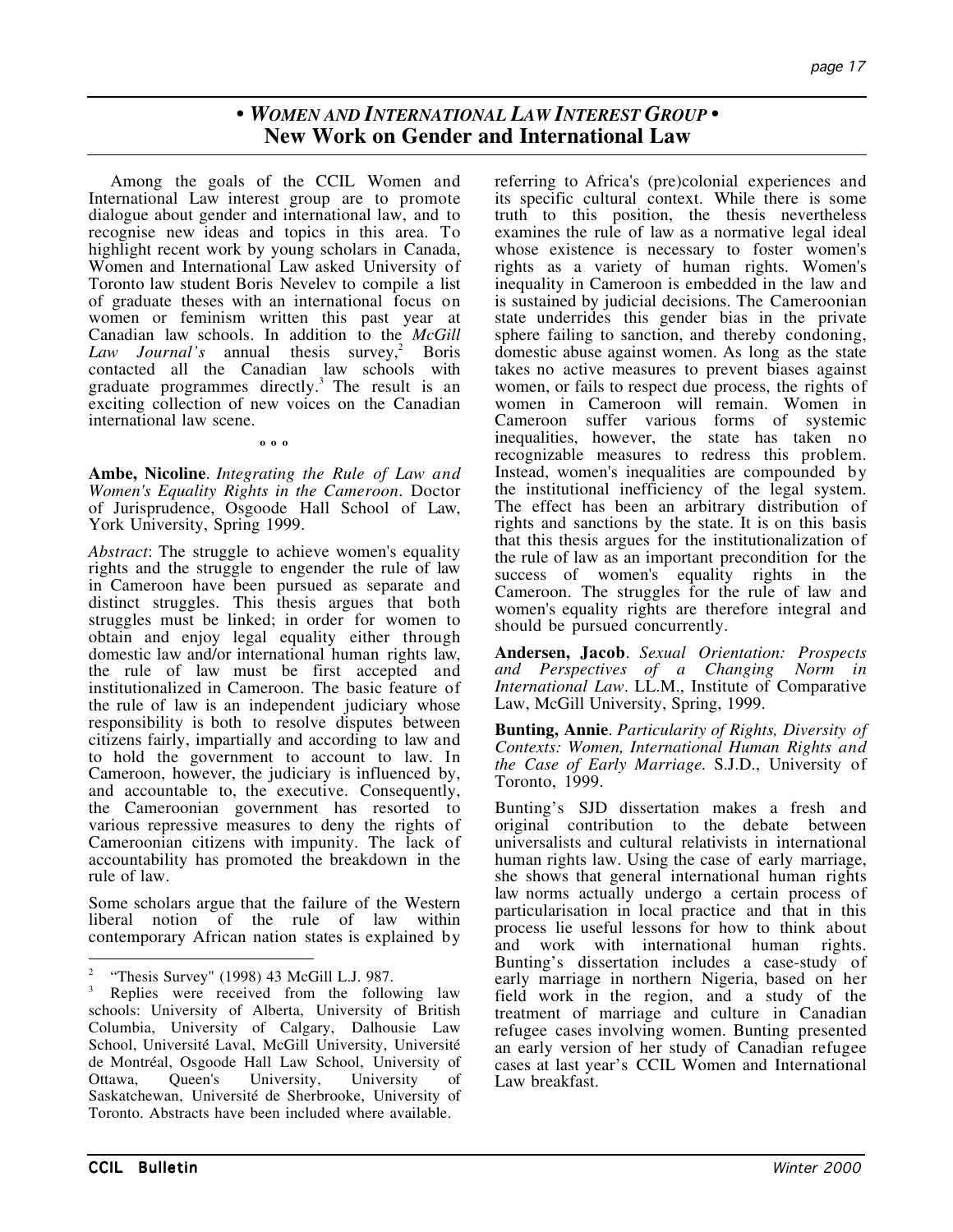**Jarvis, Michelle.** *Redress for Female Victims of Sexual Violence During Armed Conflict. Security Council Responses*. LL.M., University of Toronto, 1998.

*Abstract*: The problem of how to assist women affected by armed conflict is one of the most pressing concerns facing the world today. This thesis addresses one part of the problem, namely the recovery of women subjected to sexual violence during armed conflict. My aim is to determine the extent to which the international legal system has responded to this problem through an examination of action taken by the Security Council. In particular, I am concerned with the extent to which the Security Council has recognised the importance of prosecuting perpetuators of sexual violence, and providing compensation to female victims. I look at the international responses to sexual violence committed in the former Yugoslavia and Rwanda. I also examine the provision of compensation to victims of sexual violence by the United Nations Compensation Commission, and the ad-hoc criminal tribunals for the former Yugoslavia and Rwanda.

**McCallum, Suzanne.** *Out of the Ghetto?: The Feminist Impact on International Human Rights Law.* LL.M., Dalhousie Law School, 1998.

*Abstract:* International human rights were designed to be universal in scope and character. This hounourable intention of the international community has, unfortunately, yet to be fulfilled. Fundamental documents such as the International Bill of Human Rights were drafted in a male biased Eurocentric environment. As a result male interests were protected with guarantees against state<br>inflicted violations. These building block inflicted violations. These building block instruments are the foundation of the current human rights system. Partiality to the male dominated public sphere has permeated the structure, creating social peripheries that in practice fall outside the ambit of the international system. This periphery is dominated by women. The pervasiveness of female marginalisation has for a long time been concealed by such concepts as gender-neutral language, decontextualised reasoning, and abstract entities, like the state.

Feminism has become an established voice in domestic legal systems. The alternatives advocated by feminist thought are now posited in the global arena. Questioning international human rights law has revealed stark gender bias. This culminates in the human rights of women being violated with impunity. The need for a feminist perspective on the international legal order, and the gains made therefrom in the field of human rights are the focus of this analysis. International feminist legal thought has been both the catalyst for and the agenda of

change. The instant examination is directed towards gender based violence. The traditional practice of female genital mutilation (FGM) is considered in detail. FGM is a symbolic manifestation of violence against all women. The international legal order is responding to the demands of the society it represents. The needs of half the population are eventually being heard through feminist activism. The ever growing effectiveness of international feminist analysis brings the realisation of universal human rights for all, one step closer.

**Subsomboon, Kanokchan.** *Lutte contre la prostitution enfantine en Thaïlande: les droits internationaux des enfants et le droit interne thaïlandais*. LL.M., Université Laval, 1998.

*Abstract*: Ce mémoire a pour objet l'étude d'un phénomène qui prend des proportions inquiétantes en Thaïlande: la prostitution enfantine. Nous présenterons dans un premier temps un portrait de la situation thaïlandaise en faisant ressortir les principaux facteurs responsables de l'émergence de ce fléau. Dans un deuxième temps, nous analyserons les différents instruments juridiques nationaux et internationaux pouvant apporter une solution concrète au problème. Finalement, nous constaterons que la véritable solution ne réside pas seulement dans les textes de loi. La prostitution enfantine s'insère dans un cadre beaucoup plus complexe nécessitant une prise de conscience collective.

**Thibault, Martine.** *Les obligations alimentaires entre conjoints de fait en droit international privé québecois*. LL.M., Université de Montréal, 1998.

# **Le prix Sylvie Gravel**

Depuis 1985, le CCDI accorde un prix annuel de 200,00\$ pour honorer la mémoire de Sylvie Gravel, décédée cette année-là lorsqu'elle était Secrétaire du Conseil. Ce prix récompense la ou les personnes ayant rédigées la meilleure thèse ou le meilleur mémoire en droit international, public ou privé, à la Faculté de Droit de l'Université d'Ottawa.

En 1999, ce prix a été accordé à Julie Boulanger et Frédérique Couette. Le mémoire de Julie Boulanger portait sur *Le régime juridique des réserves aux traités relatifs aux droits de la personne*, et le mémoire de Frédérique Couette portait sur *Les normes internationales du travail et la mondialisation de l'économie: une étude sur le système international, l'Europe sociale et l'ANACT*. Le CCDI les félicite toutes les deux pour leur bon travail. Elles recevront chacune 100,00\$.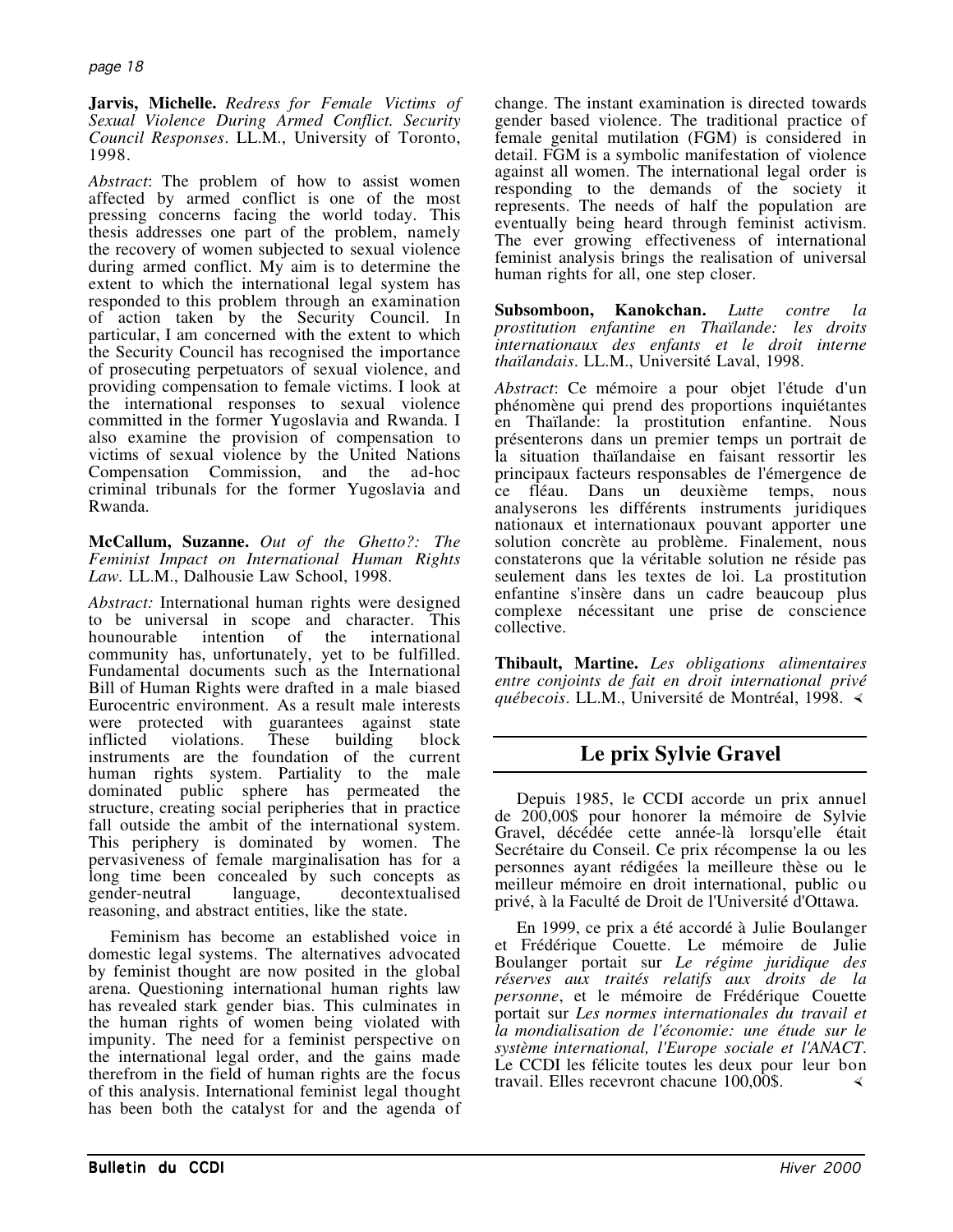# *• THE MARKLAND GROUP •* **Compliance Matters in Retrospect and Prospect**

## **by Douglas Scott**

Looking back over the past fifteen years, those of us interested in compliance methodology can observe some striking changes in the nature of the problems that engage our attention.

In 1987, the Markland Group took out a fullpage ad in a local newspaper in which we complained about the US plans for launching a program known as the Strategic Defence Initiative. Since its purpose was to develop missiles that would destroy incoming missiles, we said it would be a violation of the Anti-Ballistic Missile Treaty (AMB Treaty). Those were the days when most of the items on the public agenda relating to compliance with treaties were concerned with bilateral treaties,

like the ABM, or bipolar treaties like the Intermediate Nuclear Forces Treaty.

About that time, however,<br>negotiations for a new treaty for a new treaty covering chemical weapons were getting into high gear. It became apparent that there was a need for attention to be given to the

compliance provisions of the Chemical Weapons Convention (CWC). Compliance-oriented scholars soon recognized that the methodology needed for dealing with compliance under multilateral treaties (like the CWC) was quite different from what is needed under bilateral and bipolar treaties.

The most obvious difference was the need for an inter-governmental body to undertake the collection of data relating to compliance. The structure and powers of this body was a particularly contentious issue during the negotiations for the CWC. Was it to be the type of body set up under the ABM Treaty, namely a "consultative committee", which would make decisions only by consensus? Or was it to be a genuine administrative body with authority to make decisions by majority vote?

It was only in 1991 that the CD agreed that the supervisory body should decide by vote. Accordingly, the Convention now provides that the Organization for the Prohibition of Chemical Weapons (OPCW) makes decisions by two-thirds majority. Nowadays, it seems well accepted that treaty administering organizations, such as the OPCW, should be able to make decisions by vote rather than by consensus. Shortly after the CWC was negotiated, the two-thirds-majority rule was adopted for the two treaties that followed it, namely the Nuclear Test Ban Treaty and the Landmines Convention.

The CWC's compliance regime contained another important feature, namely mandatory legislation. The effect of Article VII of the CWC is to require each State Party to enact legislation making it a crime for an individual to engage in any activity prohibited to States Parties under the treaty. The concept of mandatory legislation was new at the time the CWC was being negotiated. The Markland Group had been advocating its adoption as a measure for enhancing compliance. Nowadays, it appears to be widely accepted. The two recent disarmament treaties, the Nuclear Test Ban Treaty and the Landmines Convention, both contain provisions for mandatory legislation.

> Mention should be made of a feature of the CWC's compliance regime that the US fought hard to have excluded. During negotiations, the US objected to any provision that would set up a procedure by which an authoritative decision would be made on the question whether a State Party was violating

the Convention. In the end, authority to make such a decision was omitted from the Convention, at least in express terms, but many would argue that the authority can be taken to exist by implication. Express authority was also omitted in the Nuclear Test Ban Treaty, but as with the CWC, authority by implication will likely be assumed. The Markland Group classifies this type of provision under the heading of evaluation, and lists it among the five basic elements that we recommend for disarmament treaties.

Today's agenda in the field of compliance methodology must necessarily include consideration of the use of sanctions by the Security Council as an instrument for enforcing disarmament treaties. All disarmament treaties eventually rely on the Security Council as the ultimate enforcer when all else fails. Since military measures are ineffective and impractical for enforcing disarmament treaties, the Council is compelled to rely on sanctions.

The Iraqi problem has provided the Security Council with its biggest test of its ability to enforce a disarmament treaty against an unwilling party determined to resist. Although the Council's problem with Iraqi is not usually thought of as one of enforcing a disarmament treaty, it should be

**The Markland Group** 203-150 Wilson Street West Ancaster (Ontario) L9G 4E7 Tel: (905) 648-3306 Fax: (905) 648-2563 E-mail: marklandgroup@hwcn.org Internet: www.hwcn.org/link/mkg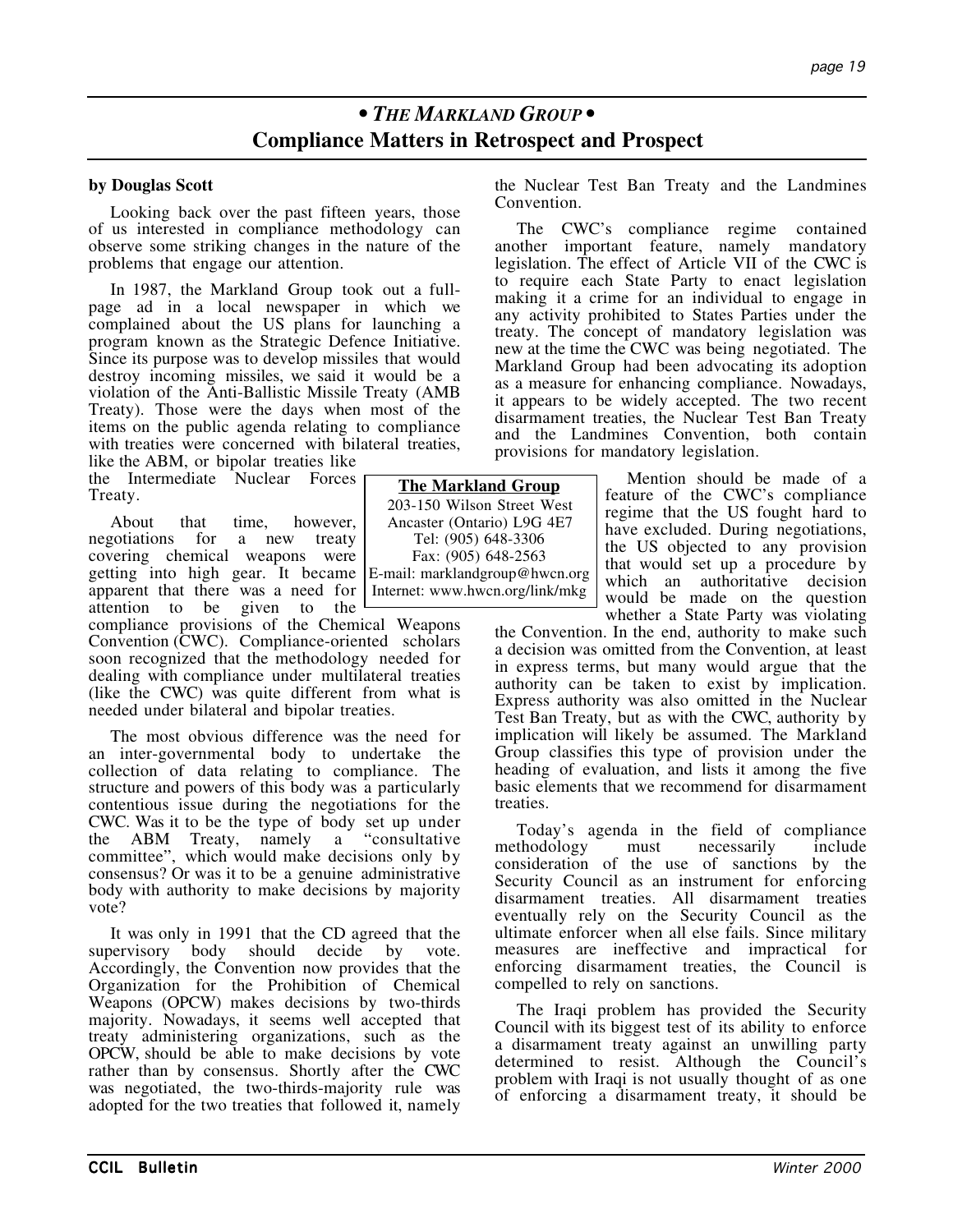remembered that Iraq's obligations to dispose of its weapons of mass destruction arise under Resolution 687 which was framed after the Gulf War as a cease-fire agreement which Iraq ratified.

The Council has been using sanctions for almost ten years against Iraq and there are many who are urging the Council to cease and desist – arguing that sanctions are inhumane and ineffective. The issue as to whether the use of sanctions is an appropriate instrument for enforcing disarmament is therefore near the top of the agenda of those of us in the field of compliance methodology.

Another matter of concern to the toilers in the field of compliance methodology is the absence of a compliance regime in the Biological Weapons Convention. Although diplomatic negotiations have been underway since 1991 aimed at agreeing on the text of a compliance protocol to be added to the Convention, progress has been slow. Certain countries are opposed to any regime that calls for close scrutiny of biological laboratories or other activities. It appears that the bio-tech industry is not prepared to put its trust in the regime being developed to protect confidential information. The latest issue of **Trust and Verify**, the newsletter issued by the VERTIC, stated the problem this way:

There is still, however, heated debate over the level of intrusiveness of a BW verification regime… Bio-technology industries, especially in the United States, tend to oppose an intrusive regime for fear that valuable commercial proprietary information may be compromised.

At stake is information encountered by inspectors or other secretariat personnel which the inspected country considers to be sensitive on commercial or military grounds and which the country considers to be unrelated to the weapons prohibited under the Treaty. What is needed is a set

One of the goals of the *Bulletin* is to highlight the writings of CCIL members. An article recently published in the *Ottawa Citizen* reminded us of the wide-ranging activities of Executive Committee member-at-large and UQAM Professor, William Schabas. Originally published in the Fall 1999 issue of *Hope Magazine* under the title of "A Deadly Silence", the article shares with readers the lessons the author learned during a 1993 factfinding mission to Rwanda and by observing the tragic events which occurred after his visit. Condemning the international community for its failure to intervene to prevent the genocide in of rules to prevent sensitive extraneous information from falling into the hands of parties that are unfriendly to the country from which the information was obtained.

The task of developing a confidentiality regime with rules of this nature had to be faced in the context of the CWC. Those responsible for negotiating the Convention failed to agree on a confidentiality regime, so that the Convention contains only an outline of the regime. The responsibility for completing the job was left to the Preparatory Commission. The elaborate and complicated regime developed by the Commission was put in place about two years ago and its efficacy and trustworthiness are still being tested.

It can be assumed that the confidentiality regime under the CWC has been closely scrutinized by those responsible for negotiating the BWC. Judging by the fact that the bio-tech industry is still concerned about the danger of losing its sensitive information, it would appear that the CWC regime has been found lacking.

We are left wondering whether the elaborate regime developed for the CWC can be considered adequate. If there are real problems, it means that the matter of a confidentiality regime must be put near the top of the agenda for those in the field of compliance methodology. If the diplomatic process is having difficulties, the task of developing a reliable confidentiality regime could benefit from more input from the non-governmental academic/ expert community.

As an academic field of study, compliance methodology is still in its infancy. Many unanswered questions have yet to benefit from scholarly examination. The improvement of arrangements for ensuring confidentiality of extraneous information is only one of many topics needing input from non-governmental experts.

# **In Brief: "When There's No Forgetting"**

Rwanda, Professor Schabas encourages all of us to recognize the signs of ethnic hatred and to have the conviction to confront it before it results in violence. With the author's permission and that of *Hope Magazine*, the full text of the article has been reproduced on the members-only section of the CCIL website (see page 12).

The *Bulletin* welcomes information about the recent publications of any member, and will include full text articles on the CCIL web site (private or public), or publish in the *Bulletin* references to, and reviews of, recent writings.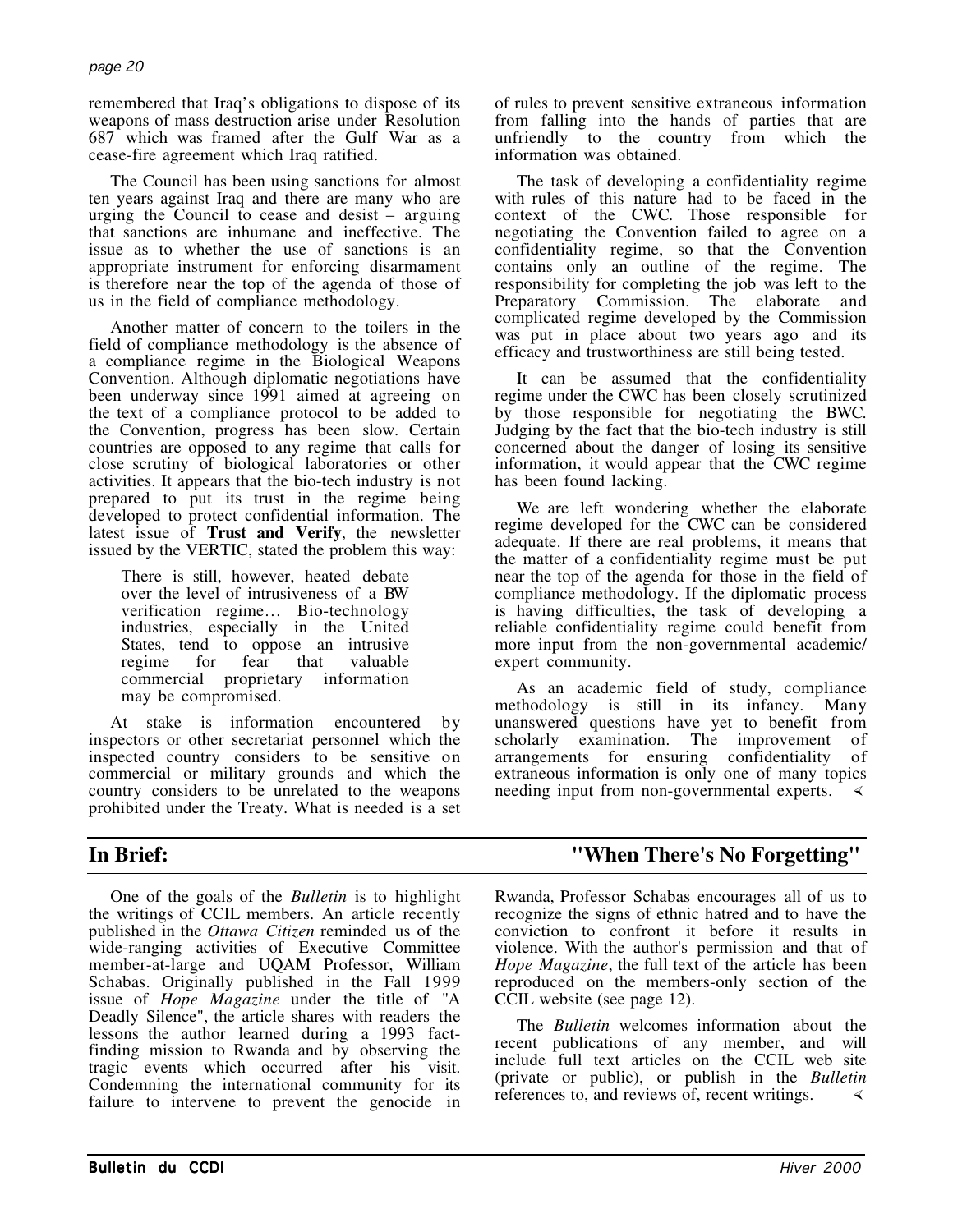# **Enhancing International Legal Technical Assistance: Edmonton Workshop Marks New Initiative**

## **By J. Anthony VanDuzer\***

On August 22, 1999, a workshop was held in Edmonton on international legal technical assistance ("*LTA*") sponsored by the Department of Justice, the Canadian Council of Law Deans, the Canadian Bar Association and the Office of the Commissioner for Federal Judicial Affairs. The workshop provided an opportunity for members of the Canadian legal community (including judges, practitioners, academics and government officials) who have been involved in development assistance projects in foreign countries to meet and to discuss their experiences with the general objective of finding ways to enhance Canadian involvement in such projects.

As a result of a national consultation organized by the Canadian International Development Agency ("*CIDA*") in 1996, the four sponsoring organizations determined that Canadian expertise

and experience was not being tapped to the extent that it might be in LTA projects delivered internationally. In order to explore the possibility for increasing Canadian involvement though more effective collaboration and coordination, they decided to organize the workshop.

For the purposes of the workshop, LTA was defined as assistance by legal professionals aimed at (i) developing and improving the effectiveness of

legal institutions in the broadest sense, including, for example, judicial training, encouraging the development of an independent legal profession, improving court management, developing law schools and creating mechanisms to promote access to justice, such as legal aid, and (ii) promoting the development of substantive legal rules in areas varying from human rights and criminal law to competition law through advice on substantive legal issues and legislation drafting.

The workshop was attended by a wide range of people with very diverse interests. A few legal academics were present, but, predominantly, the group was made up of practicing lawyers, government officials and a significant number of judges. Judicial training was the primary interest of the single largest group of participants but people interested in human rights, criminal law, labour law,

commercial law, family law and international trade law were present as well.

The highlights of the workshop included the following:

- 1. A very instructive presentation by Stephen Toope, of the McGill Faculty of Law, on the wide range of activities which constitute LTA and some of the lessons which may be learned from delivering LTA.
- 2. A panel of representatives from CIDA, the World Bank and the Asian Development Bank) during which each discussed their funding policies regarding LTA and lessons they had learned from projects in which they had been involved.
- 3. A panel of east African lawyers on the profound LTA needs in their countries (Kenya, Tanzania, Uganda and Zanzibar).

Much of the afternoon was spent in an open brainstorming discussion led by George Thompson, special advisor to the Minister of Justice, on how the delivery of LTA by Canadians could be enhanced. In the discussion, four (4) general priorities were identified:

- 1. Building relationships between individuals and organizations in Canada involved in delivering LTA.
- 2. Building relationships with key funding organizations, such as CIDA, the World Bank and the Asian Development Bank.
- 3. Coordinating Canadian LTA efforts.
- 4. The Department of Justice, along with other organizations, should consider creating an information clearing house to provide (i) an inventory of what projects had been engaged in and by whom and (ii) information regarding current opportunities.

Issues which were raised but not resolved in any particular way were the following:

1. Should private sector consulting firms and non-lawyers (*e.g.* development economists, accountants, statisticians, non-legal government officials) be included in the dialogue initiated by the workshop, given that, to be successful, a multi-disciplinary approach to development assistance is often needed?

 $\overline{a}$ 

**Legal Technical Assistance (LTA) is aimed at "developing and improving the effectiveness of legal institutions" and "promoting the development of substantive legal rules"**

J. Anthony VanDuzer is an Associate Professor at the Faculty of Law (Common Law Section) at the University of Ottawa.